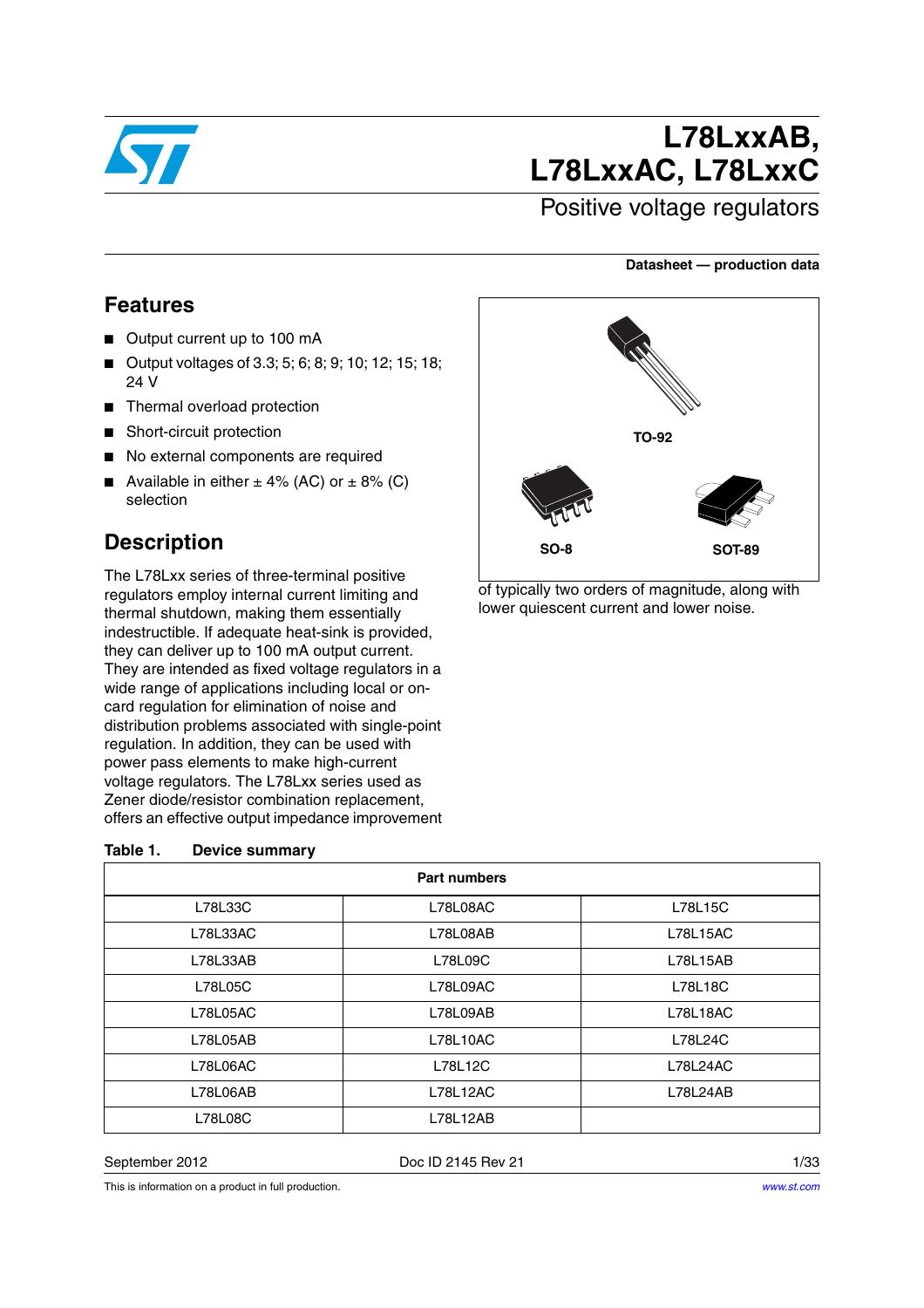# **Contents**

| $\mathbf{1}$            |  |
|-------------------------|--|
| $\overline{2}$          |  |
| $\overline{3}$          |  |
| $\overline{\mathbf{4}}$ |  |
| 5                       |  |
| 6                       |  |
| $\overline{7}$          |  |
| 8                       |  |
| 9                       |  |

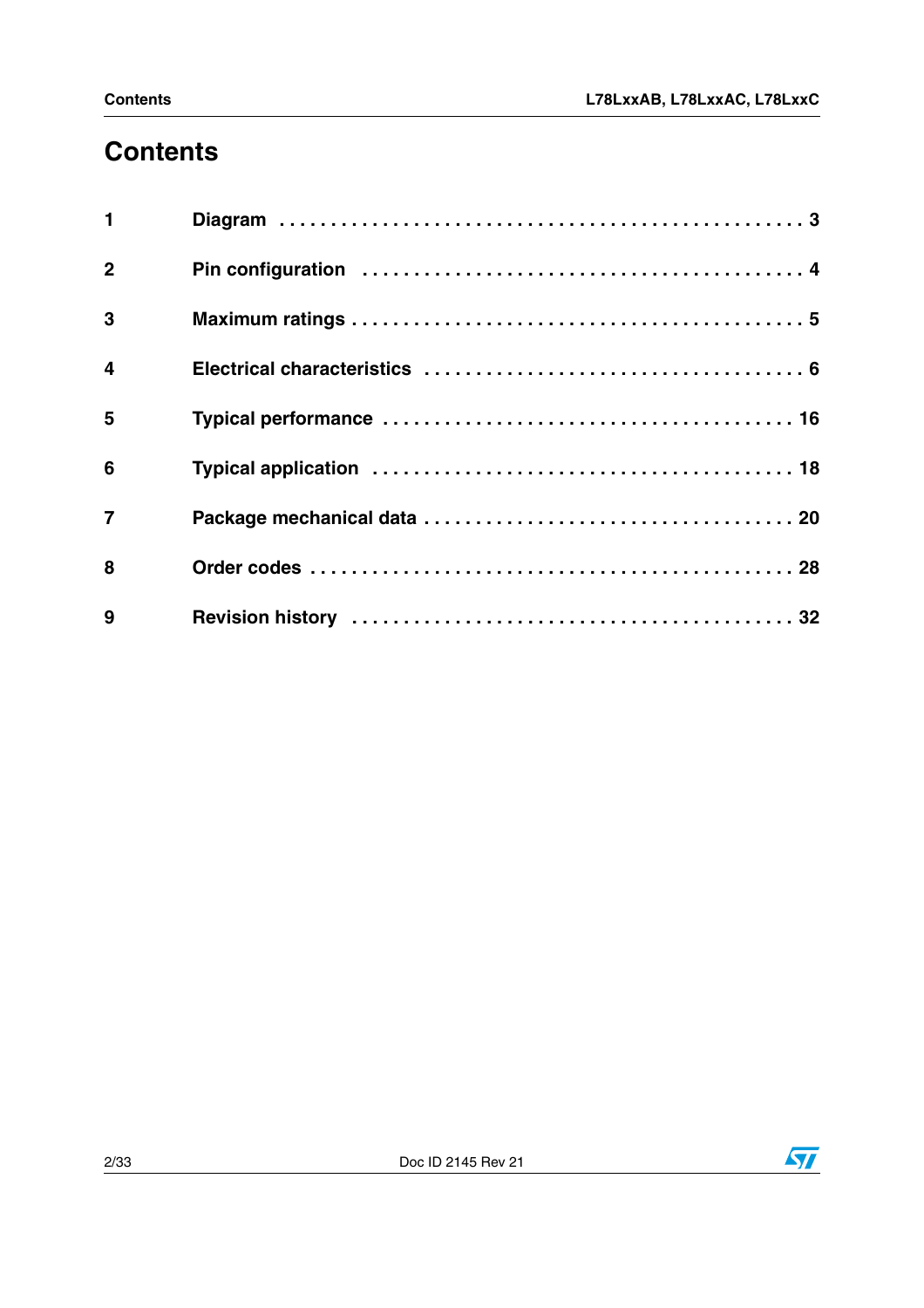## <span id="page-2-0"></span>**1 Diagram**

#### **Figure 1. Schematic diagram**



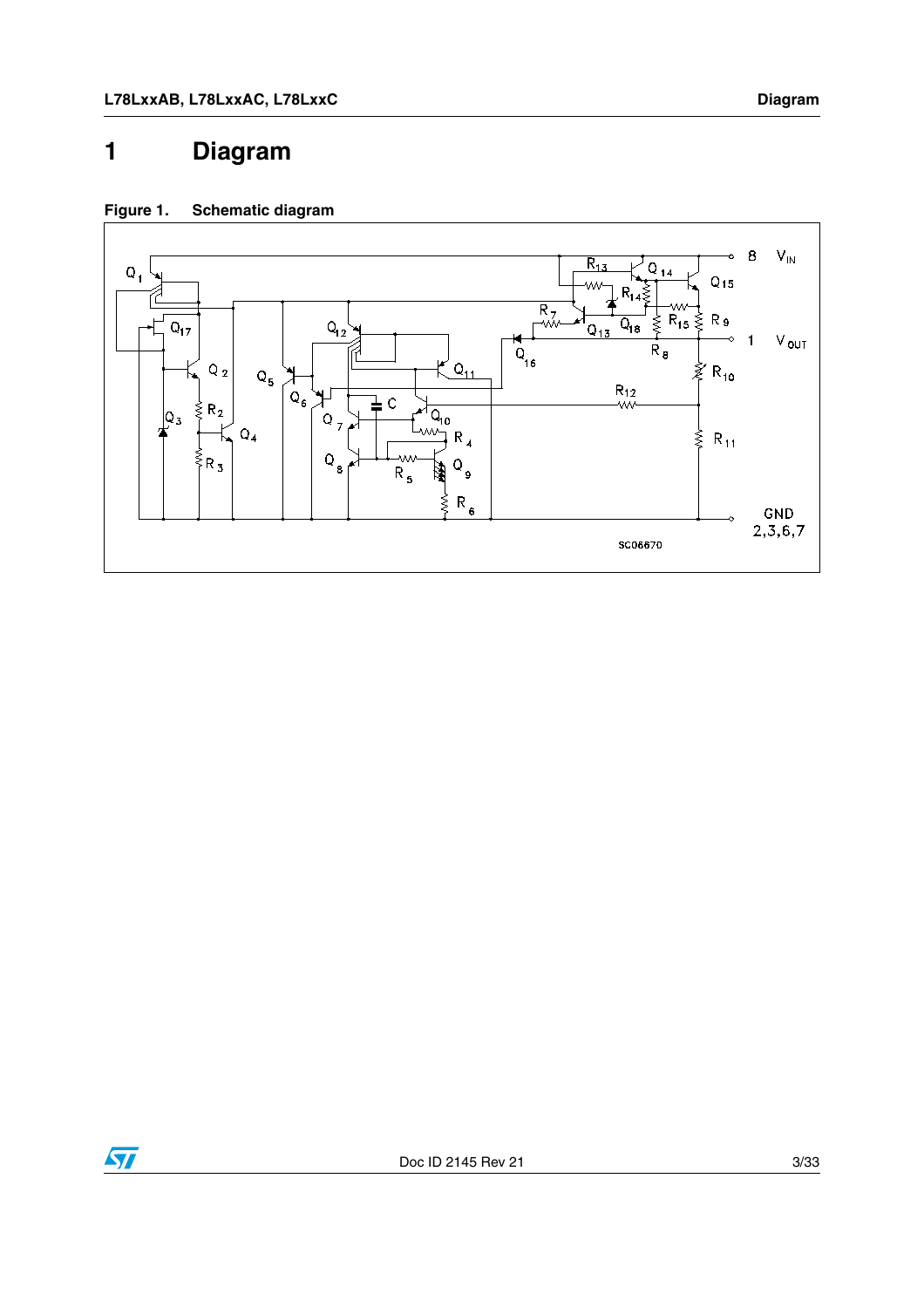## <span id="page-3-0"></span>**2 Pin configuration**



#### <span id="page-3-1"></span>**Figure 2. Pin connection (top view, bottom view for TO-92)**

**Figure 3. Test circuits**



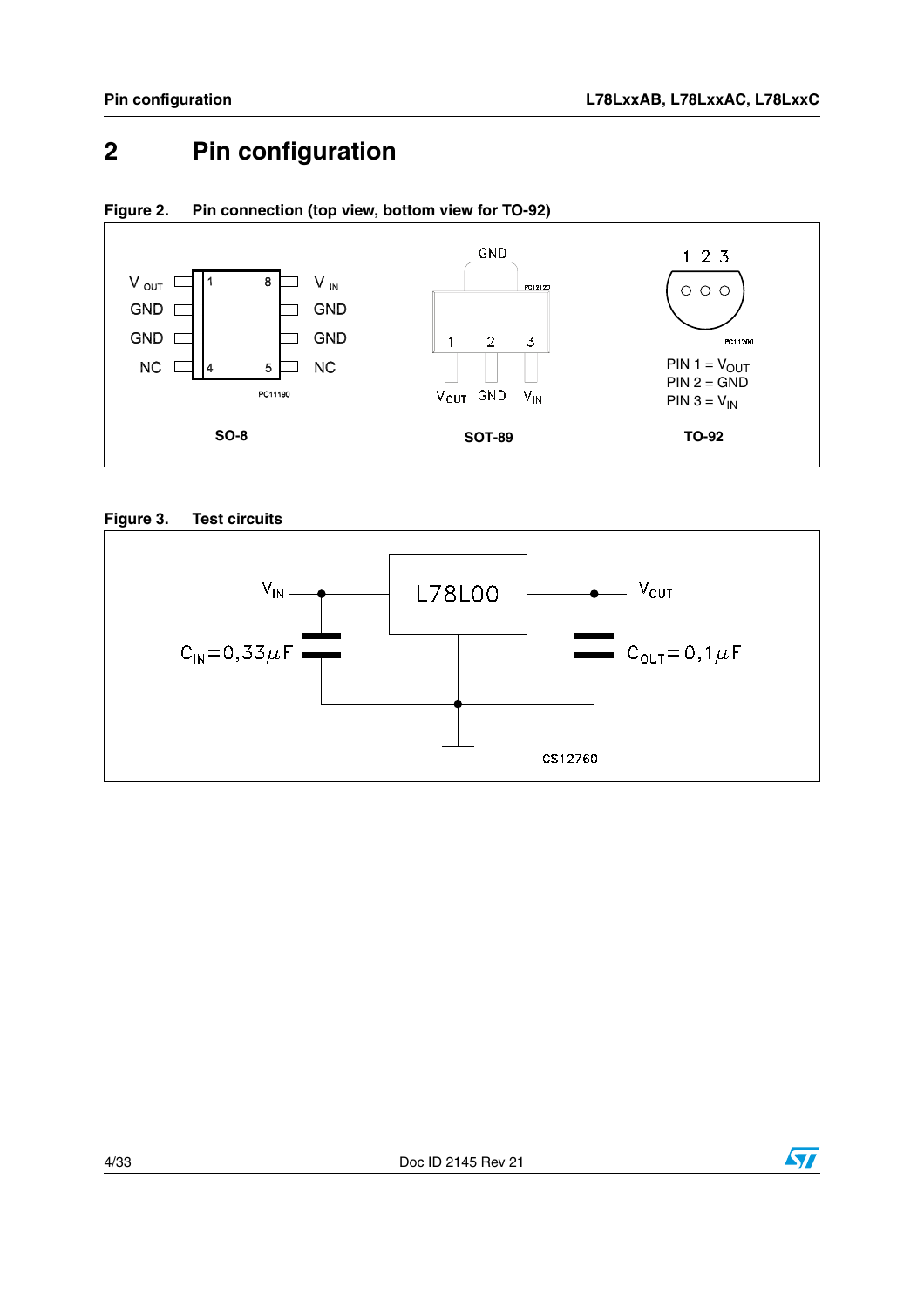## <span id="page-4-0"></span>**3 Maximum ratings**

<span id="page-4-2"></span>

| Symbol                      | <b>Parameter</b>                                                           | Value                     | Unit                   |             |  |
|-----------------------------|----------------------------------------------------------------------------|---------------------------|------------------------|-------------|--|
|                             |                                                                            | $V_{\Omega} = 3.3$ to 9 V | 30                     |             |  |
| $V_1$                       | $V_{\Omega}$ = 12 to 15 V<br>DC Input voltage<br>$V_{\Omega}$ = 18 to 24 V |                           | 35                     | v           |  |
|                             |                                                                            | 40                        |                        |             |  |
| Ιo                          | Output current                                                             |                           | 100                    | mA          |  |
| $P_D$                       | Power dissipation                                                          |                           | Internally limited (1) | mW          |  |
| $\mathsf{T}_{\textsf{STG}}$ | Storage temperature range                                                  |                           | $-65$ to 150           | $^{\circ}C$ |  |
|                             |                                                                            | for L78L00AC              | 0 to 125               | °C          |  |
| $\mathsf{T}_{\mathsf{OP}}$  | Operating junction temperature range                                       | for L78L00AB              | $-40$ to 125           |             |  |

1. Our SO-8 package used for voltage regulators is modified internally to have pins 2, 3, 6 and 7 electrically communed to the<br>die attach flag. This particular frame decreases the total thermal resistance of the package an dissipate power when an appropriate area of copper on the printed circuit board is available for heat-sinking. The external dimensions are the same as for the standard SO-8.

#### <span id="page-4-1"></span>**Table 3. Thermal data**

| <b>Symbol</b>                | <b>Parameter</b>                           | $SO-8$     | TO-92 | <b>SOT-89</b> | Unit          |
|------------------------------|--------------------------------------------|------------|-------|---------------|---------------|
| $\mathsf{R}_{\mathsf{thJC}}$ | Thermal resistance junction-case. (max)    | 20         |       | 15            | $\degree$ C/W |
| $R_{thJA}$                   | Thermal resistance junction-ambient. (max) | $55^{(1)}$ | 200   | $55^{(1)}$    | $\degree$ C/W |

1. Considering 6 cm² of copper Board heat-sink.

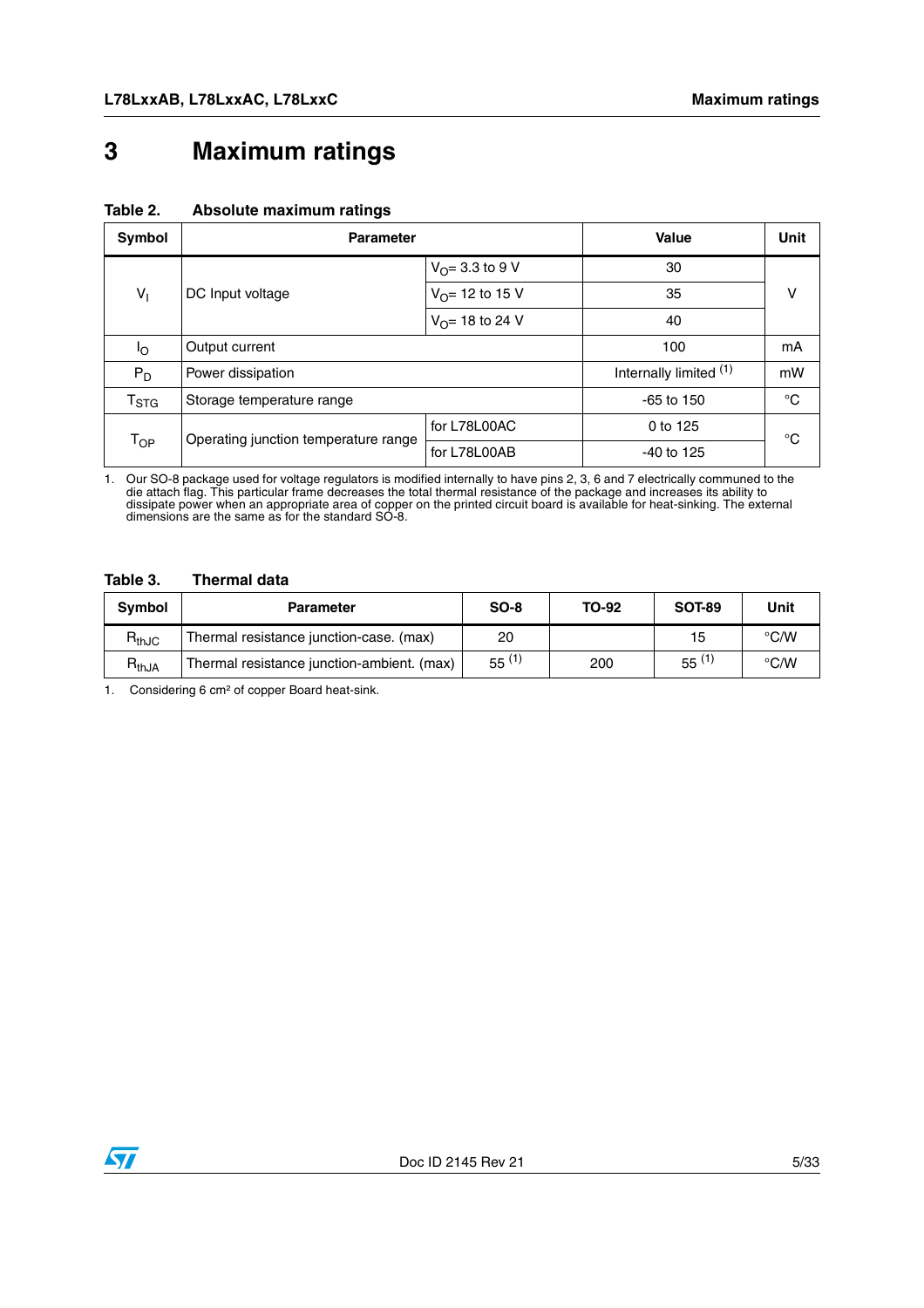## <span id="page-5-0"></span>**4 Electrical characteristics**

Refer to the test circuits, T<sub>J</sub> = 0 to 125 °C, I<sub>O</sub> = 40 mA, C<sub>I</sub> = 0.33 µF, C<sub>O</sub> = 0.1 µF unless otherwise specified.

| Symbol      | <b>Parameter</b>                         | <b>Test conditions</b>                                                            | Min.  | Typ. | Max.  | Unit   |
|-------------|------------------------------------------|-----------------------------------------------------------------------------------|-------|------|-------|--------|
| $V_{\rm O}$ | Output voltage                           | $T_{\rm J} = 25 \,^{\circ}\text{C}$                                               | 3.036 | 3.3  | 3.564 | V      |
|             |                                          | $I_{\Omega}$ = 1 to 40 mA, V <sub>1</sub> = 5.3 to 20 V                           | 2.97  |      | 3.63  | $\vee$ |
|             | $V_{\rm O}$<br>Output voltage            | $I_{\Omega}$ = 1 to 70 mA, V <sub>1</sub> = 8.3 V                                 | 2.97  |      | 3.63  |        |
|             | $\Delta V_{\rm O}$<br>Line regulation    | $V_1 = 5.3$ to 20 V, T <sub>J</sub> = 25 °C                                       |       |      | 150   | mV     |
|             |                                          | $V_1 = 6.3$ to 20 V, T <sub>J</sub> = 25 °C                                       |       |      | 100   |        |
|             | $\Delta V_{\rm O}$<br>Load regulation    | $I_{\Omega}$ = 1 to 100 mA, T <sub>J</sub> = 25 °C                                |       |      | 60    | mV     |
|             |                                          | $I_{\Omega}$ = 1 to 40 mA, T <sub>J</sub> = 25 °C                                 |       |      | 30    |        |
|             | Quiescent current                        | $T_{\rm J} = 25 \,^{\circ}\text{C}$                                               |       |      | 6     | mA     |
| $I_d$       |                                          | $T_{\rm J}$ = 125 °C                                                              |       |      | 5.5   | mA     |
|             |                                          | $I_{\Omega}$ = 1 to 40 mA                                                         |       |      | 0.2   | mA     |
|             | $\Delta I_d$<br>Quiescent current change | $V_1 = 6.3$ to 20 V                                                               |       |      | 1.5   |        |
| eN          | Output noise voltage                     | B = 10 Hz to 100 kHz, $T_{\rm J}$ = 25 °C                                         |       | 40   |       | μV     |
| <b>SVR</b>  | Supply voltage rejection                 | $V_1$ = 6.3 to 16.3 V, f = 120 Hz<br>$I_{\Omega}$ = 40 mA, T <sub>J</sub> = 25 °C | 41    | 49   |       | dB     |
| $V_{\rm d}$ | Dropout voltage                          |                                                                                   |       | 1.7  |       | $\vee$ |

Table 4. Electrical characteristics of L78L33C (V<sub>I</sub> = 8.3 V)

Table 5. Electrical characteristics of L78L05C (V<sub>I</sub> = 10 V)

| Symbol      | <b>Parameter</b>                         | <b>Test conditions</b>                                | Min. | Typ. | Max. | Unit   |
|-------------|------------------------------------------|-------------------------------------------------------|------|------|------|--------|
| $V_{\rm O}$ | Output voltage                           | $T_{\rm J} = 25 \,^{\circ}\text{C}$                   | 4.6  | 5    | 5.4  | V      |
|             |                                          | $I_{\Omega}$ = 1 to 40 mA, V <sub>1</sub> = 7 to 20 V | 4.5  |      | 5.5  | $\vee$ |
|             | $V_{\rm O}$<br>Output voltage            | $I_{\Omega}$ = 1 to 70 mA, $V_{\text{I}}$ = 10 V      | 4.5  |      | 5.5  |        |
|             | Line regulation<br>$\Delta V_{\rm O}$    | $V_1 = 8.5$ to 20 V, T <sub>J</sub> = 25 °C           |      |      | 200  | mV     |
|             |                                          | $V_1 = 9$ to 20 V, T <sub>J</sub> = 25 °C             |      |      | 150  |        |
|             | $\Delta V_{\rm O}$<br>Load regulation    | $I_{\Omega}$ = 1 to 100 mA, T <sub>J</sub> = 25 °C    |      |      | 60   | mV     |
|             |                                          | $I_{\Omega}$ = 1 to 40 mA, T <sub>J</sub> = 25 °C     |      |      | 30   |        |
|             |                                          | $T_J = 25 °C$                                         |      |      | 6    | mA     |
|             | Quiescent current<br>ıq.                 | $T_{\rm d}$ = 125 °C                                  |      |      | 5.5  | mA     |
|             | Quiescent current change<br>$\Delta I_d$ | $I_{\Omega}$ = 1 to 40 mA                             |      |      | 0.2  | mA     |
|             |                                          | $V_1 = 8$ to 20 V                                     |      |      | 1.5  |        |
| eN          | Output noise voltage                     | B = 10 Hz to 100 kHz, $T_1 = 25$ °C                   |      | 40   |      | μV     |

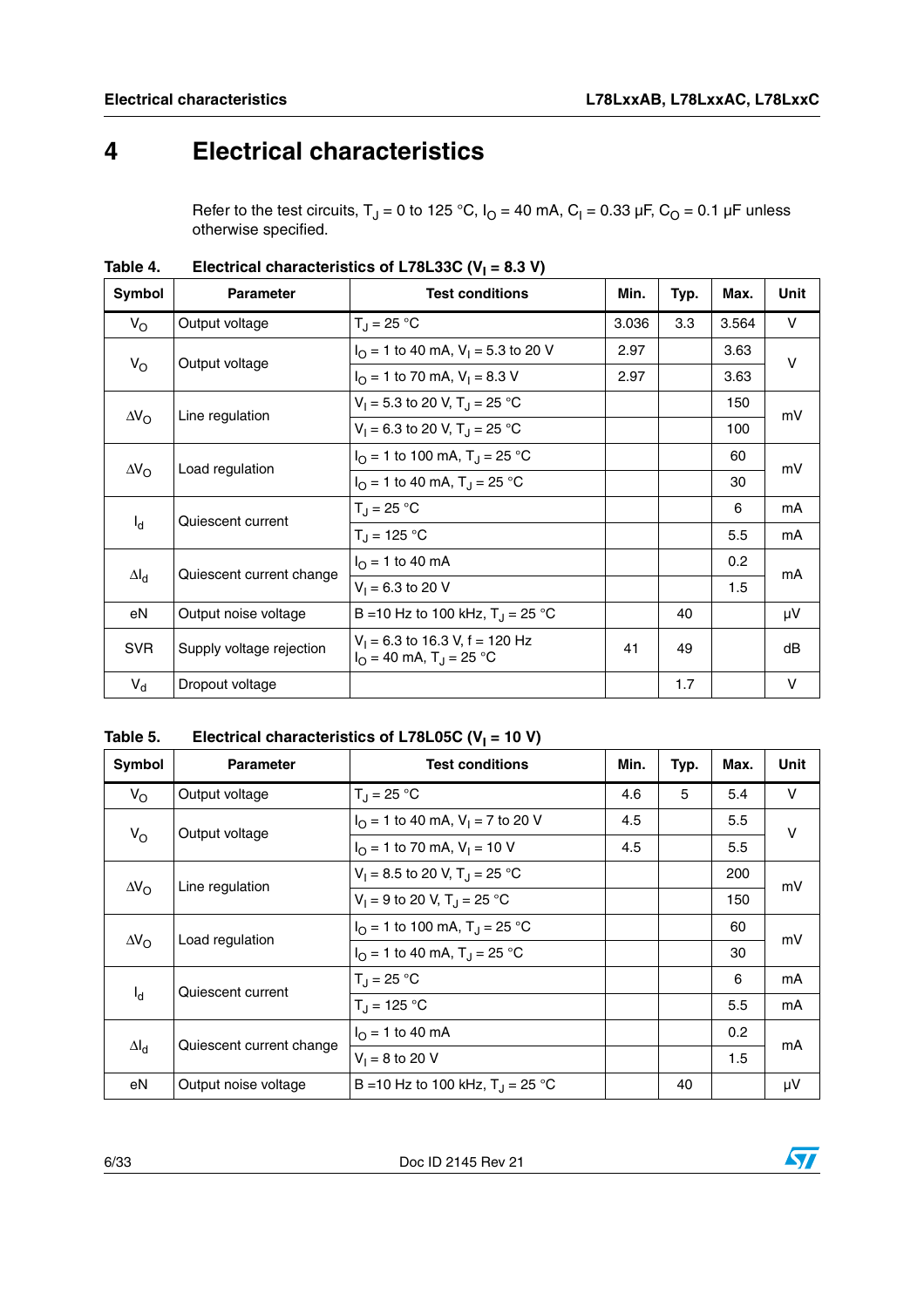| <b>Symbol</b> | <b>Parameter</b>         | <b>Test conditions</b>                                                | Min. | Typ. | Max. | Unit |
|---------------|--------------------------|-----------------------------------------------------------------------|------|------|------|------|
| <b>SVR</b>    | Supply voltage rejection | $V_1 = 9$ to 20 V, f = 120 Hz<br>$IO$ = 40 mA, T <sub>J</sub> = 25 °C | 40   | 49   |      | dB   |
| $V_{d}$       | Dropout voltage          |                                                                       |      | 1.7  |      |      |

### Table 5. Electrical characteristics of L78L05C (V<sub>I</sub> = 10 V) (continued)

### Table 6. Electrical characteristics of L78L08C (V<sub>I</sub> = 14 V)

| Symbol             | <b>Parameter</b>                                 | <b>Test conditions</b>                                                        | Min. | Typ. | Max. | <b>Unit</b> |
|--------------------|--------------------------------------------------|-------------------------------------------------------------------------------|------|------|------|-------------|
| $V_{\rm O}$        | Output voltage                                   | $T_{\rm J}$ = 25 °C                                                           | 7.36 | 8    | 8.64 | V           |
|                    | Output voltage                                   | $I_{\Omega}$ = 1 to 40 mA, V <sub>1</sub> = 8.5 to 20 V                       | 7.2  |      | 8.8  | $\vee$      |
| $V_{\rm O}$        | $I_{\Omega}$ = 1 to 70 mA, $V_{\text{I}}$ = 12 V | 7.2                                                                           |      | 8.8  |      |             |
|                    | Line regulation                                  | $V_1 = 8.5$ to 20 V, T <sub>J</sub> = 25 °C                                   |      |      | 200  | mV          |
| $\Delta V_{\rm O}$ |                                                  | $V_1 = 9$ to 20 V, T <sub>J</sub> = 25 °C                                     |      |      | 150  |             |
|                    |                                                  | $I_{\Omega}$ = 1 to 100 mA, T <sub>J</sub> = 25 °C                            |      |      | 80   | mV          |
| $\Delta V_{\rm O}$ | Load regulation                                  | $I_{\Omega}$ = 1 to 40 mA, T <sub>J</sub> = 25 °C                             |      |      | 40   |             |
|                    | Quiescent current                                | $T_{\rm J}$ = 25 °C                                                           |      |      | 6    | mA          |
| $I_d$              |                                                  | $T_{\rm J}$ = 125 °C                                                          |      |      | 5.5  | mA          |
|                    | Quiescent current change                         | $I_{\odot}$ = 1 to 40 mA                                                      |      |      | 0.2  | mA          |
| $\Delta I_d$       |                                                  | $V_1 = 8$ to 20 V                                                             |      |      | 1.5  |             |
| eN                 | Output noise voltage                             | B = 10 Hz to 100 kHz, $T_{\rm J}$ = 25 °C                                     |      | 60   |      | μV          |
| <b>SVR</b>         | Supply voltage rejection                         | $V_1 = 9$ to 20 V, f = 120 Hz<br>$I_{\Omega}$ = 40 mA, T <sub>J</sub> = 25 °C | 36   | 45   |      | dB          |
| $V_{d}$            | Dropout voltage                                  |                                                                               |      | 1.7  |      | $\vee$      |

### Table 7. Electrical characteristics of L78L09C (V<sub>I</sub> = 15 V)

| Symbol                                 | <b>Parameter</b>                                 | <b>Test conditions</b>                                   | Min. | Typ. | Max. | Unit |
|----------------------------------------|--------------------------------------------------|----------------------------------------------------------|------|------|------|------|
| $V_{\rm O}$                            | Output voltage                                   | $T_{\rm J} = 25 \,^{\circ}C$                             | 8.28 | 9    | 9.72 | V    |
|                                        |                                                  | $I_{\Omega}$ = 1 to 40 mA, V <sub>1</sub> = 11.5 to 23 V | 8.1  |      | 9.9  | v    |
| $V_{\rm O}$<br>Output voltage          | $I_{\Omega}$ = 1 to 70 mA, $V_{\text{I}}$ = 15 V | 8.1                                                      |      | 9.9  |      |      |
|                                        |                                                  | $V_1 = 11.5$ to 23 V, T <sub>.1</sub> = 25 °C            |      |      | 250  | mV   |
| Line regulation<br>$\Delta V_{\Omega}$ | $V_1 = 12$ to 23 V, T <sub>J</sub> = 25 °C       |                                                          |      | 200  |      |      |
|                                        | Load regulation<br>$\Delta V_{\rm O}$            | $I_{\Omega}$ = 1 to 100 mA, T <sub>J</sub> = 25 °C       |      |      | 80   | mV   |
|                                        |                                                  | $I_{\Omega}$ = 1 to 40 mA, T <sub>J</sub> = 25 °C        |      |      | 40   |      |
|                                        | Quiescent current                                | $T_{\rm J} = 25 \,^{\circ}C$                             |      |      | 6    | mA   |
|                                        | $I_{d}$                                          | $T_{\rm d}$ = 125 °C                                     |      |      | 5.5  | mA   |
|                                        |                                                  | $I_{\Omega}$ = 1 to 40 mA                                |      |      | 0.2  |      |
| $\Delta I_d$                           | Quiescent current change                         | $V_1 = 12$ to 23 V                                       |      |      | 1.5  | mA   |

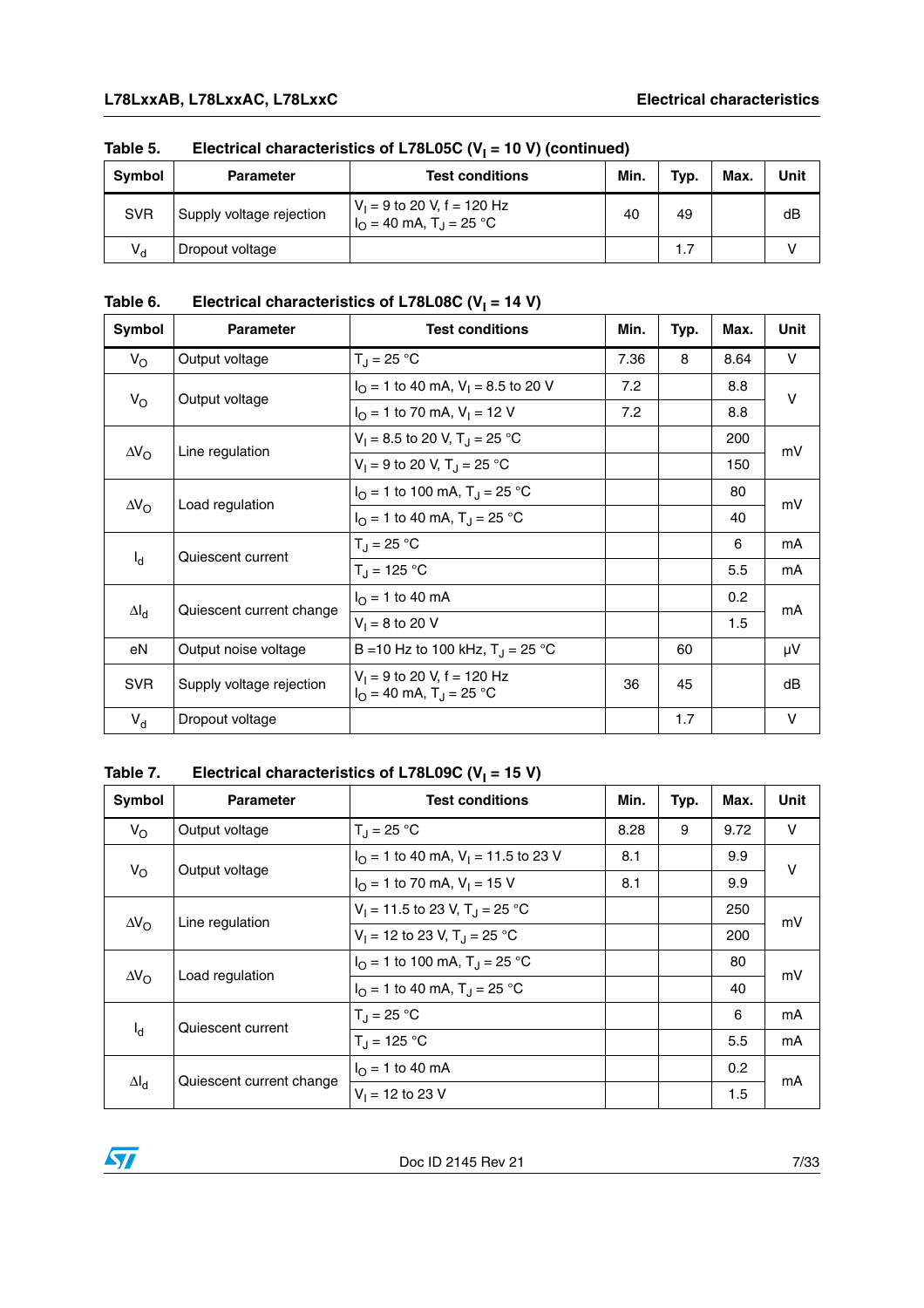| Symbol     | <b>Parameter</b>         | <b>Test conditions</b>                                                 | Min. | Typ. | <b>Max</b> | Unit |
|------------|--------------------------|------------------------------------------------------------------------|------|------|------------|------|
| eN         | Output noise voltage     | B = 10 Hz to 100 kHz, $T_1 = 25$ °C                                    |      | 70   |            | μV   |
| <b>SVR</b> | Supply voltage rejection | $V_1$ = 12 to 23 V, f = 120 Hz<br>$IO = 40$ mA, T <sub>J</sub> = 25 °C | 36   | 44   |            | dB   |
| $V_{d}$    | Dropout voltage          |                                                                        |      | 1.7  |            |      |

Table 7. Electrical characteristics of L78L09C (V<sub>I</sub> = 15 V) (continued)

| Table 8. | Electrical characteristics of L78L10C ( $V_1$ = 16 V) |
|----------|-------------------------------------------------------|
|----------|-------------------------------------------------------|

| Symbol             | <b>Parameter</b>         | <b>Test conditions</b>                                                        | Min. | Typ. | Max. | Unit   |
|--------------------|--------------------------|-------------------------------------------------------------------------------|------|------|------|--------|
| $V_{\rm O}$        | Output voltage           | $T_{\rm J}$ = 25 °C                                                           | 9.2  | 10   | 10.8 | V      |
| $V_{\rm O}$        | Output voltage           | $I_{\Omega}$ = 1 to 40 mA, V <sub>1</sub> = 12.5 to 23 V                      | 9    |      | 11   | v      |
|                    |                          | $I_{\Omega}$ = 1 to 70 mA, V <sub>1</sub> = 16 V                              | 9    |      | 11   |        |
| $\Delta V_{\rm O}$ | Line regulation          | $V_1 = 12.5$ to 23 V, T <sub>J</sub> = 25 °C                                  |      |      | 230  | mV     |
|                    |                          | $V_1 = 13$ to 23 V, T <sub>J</sub> = 25 °C                                    |      |      | 170  |        |
|                    | Load regulation          | $I_{\Omega}$ = 1 to 100 mA, T <sub>J</sub> = 25 °C                            |      |      | 80   | mV     |
| $\Delta V_{\rm O}$ |                          | $I_{\Omega}$ = 1 to 40 mA, T <sub>J</sub> = 25 °C                             |      |      | 40   |        |
|                    | Quiescent current        | $T_J = 25 °C$                                                                 |      |      | 6    | mA     |
| $I_d$              |                          | $T_{\rm J}$ = 125 °C                                                          |      |      | 5.5  | mA     |
| $\Delta I_d$       | Quiescent current change | $I_{\Omega}$ = 1 to 40 mA                                                     |      |      | 0.1  | mA     |
|                    |                          | $V_1 = 13$ to 23 V                                                            |      |      | 1.5  |        |
| eN                 | Output noise voltage     | B = 10Hz to 100kHz, $T_{\rm J}$ = 25 °C                                       |      | 60   |      | μV     |
| <b>SVR</b>         | Supply voltage rejection | $V_1$ = 14 to 23 V, f = 120Hz<br>$I_{\Omega}$ = 40 mA, T <sub>J</sub> = 25 °C | 37   | 45   |      | dB     |
| $V_{d}$            | Dropout voltage          |                                                                               |      | 1.7  |      | $\vee$ |

### Table 9. Electrical characteristics of L78L12C (V<sub>I</sub> = 19 V)

| <b>Symbol</b>      | <b>Parameter</b>  | <b>Test conditions</b>                                   | Min. | Typ. | Max. | Unit   |
|--------------------|-------------------|----------------------------------------------------------|------|------|------|--------|
| $V_{\rm O}$        | Output voltage    | $T_{\rm d}$ = 25 °C                                      | 11.1 | 12   | 12.9 | $\vee$ |
|                    |                   | $I_{\Omega}$ = 1 to 40 mA, V <sub>1</sub> = 14.5 to 27 V | 10.8 |      | 13.2 | v      |
| $V_{\rm O}$        | Output voltage    | $I_{\Omega}$ = 1 to 70 mA, $V_{\text{I}}$ = 19 V         | 10.8 |      | 13.2 |        |
|                    | Line regulation   | $V_1 = 14.5$ to 27 V, T <sub>.1</sub> = 25 °C            |      |      | 250  | mV     |
| $\Delta V_{\rm O}$ |                   | $V_1 = 16$ to 27 V, T <sub>J</sub> = 25 °C               |      |      | 200  |        |
|                    | Load regulation   | $I_{\Omega}$ = 1 to 100 mA, T <sub>J</sub> = 25 °C       |      |      | 100  | mV     |
| $\Delta V_{\rm O}$ |                   | $I_{\Omega}$ = 1 to 40 mA, T <sub>J</sub> = 25 °C        |      |      | 50   |        |
| ıq.                | Quiescent current | $T_{\rm d}$ = 25 °C                                      |      |      | 6.5  | mA     |
|                    |                   | $T_1 = 125 °C$                                           |      |      | 6    | mA     |

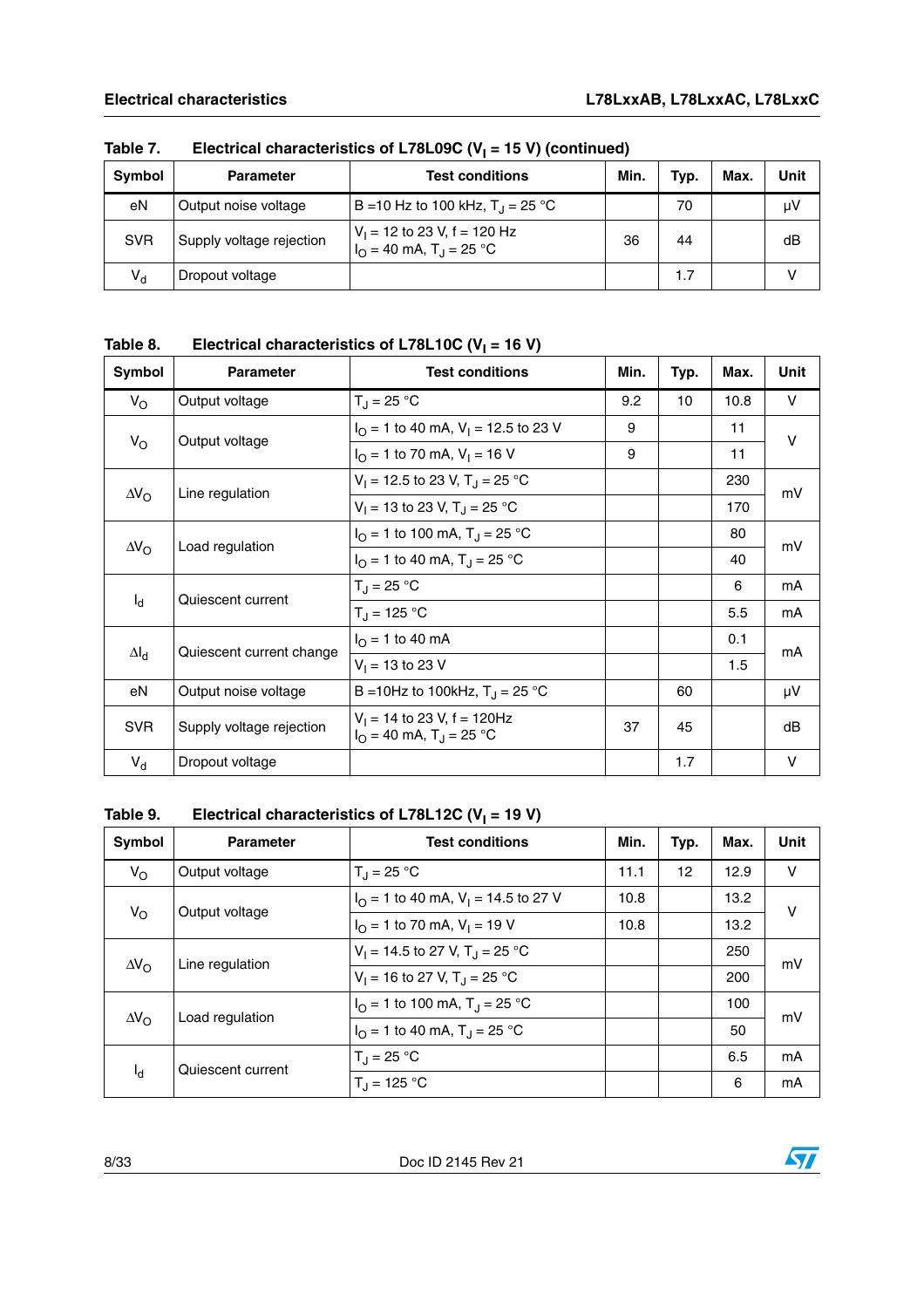| Symbol       | <b>Parameter</b>         | <b>Test conditions</b>                                         | Min. | Typ. | Max. | Unit |
|--------------|--------------------------|----------------------------------------------------------------|------|------|------|------|
|              |                          | $I_{\Omega}$ = 1 to 40 mA                                      |      |      | 0.2  | mA   |
| $\Delta I_d$ | Quiescent current change | $V_1 = 16$ to 27 V                                             |      |      | 1.5  |      |
| eN           | Output noise voltage     | B = 10 Hz to 100 kHz, $T_1 = 25$ °C                            |      | 80   |      | μV   |
| <b>SVR</b>   | Supply voltage rejection | $V_1$ = 15 to 25 V, f = 120 Hz<br>$I_O = 40$ mA, $T_J = 25$ °C | 36   | 42   |      | dB   |
| $V_{d}$      | Dropout voltage          |                                                                |      | 1.7  |      |      |

Table 9. Electrical characteristics of L78L12C (V<sub>I</sub> = 19 V) (continued)

Table 10. Electrical characteristics of L78L15C (V<sub>I</sub> = 23 V)

| Symbol             | <b>Parameter</b>         | <b>Test conditions</b>                                                             | Min. | Typ. | Max. | Unit   |
|--------------------|--------------------------|------------------------------------------------------------------------------------|------|------|------|--------|
| $V_{\rm O}$        | Output voltage           | $T_{J} = 25 °C$                                                                    | 13.8 | 15   | 16.2 | V      |
| $V_{\rm O}$        | Output voltage           | $I_{\Omega}$ = 1 to 40 mA, V <sub>1</sub> = 17.5 to 30 V                           | 13.5 |      | 16.5 | v      |
|                    |                          | $I_{\Omega}$ = 1 to 70 mA, V <sub>1</sub> = 23 V                                   | 13.5 |      | 16.5 |        |
|                    |                          | $V_1 = 17.5$ to 30 V, T <sub>J</sub> = 25 °C                                       |      |      | 300  | mV     |
| $\Delta V_{\rm O}$ | Line regulation          | $V_1 = 20$ to 30 V, T <sub>J</sub> = 25 °C                                         |      |      | 250  |        |
| $\Delta V_{\rm O}$ | Load regulation          | $I_{\Omega}$ = 1 to 100 mA, T <sub>J</sub> = 25 °C                                 |      |      | 150  | mV     |
|                    |                          | $I_{\Omega}$ = 1 to 40 mA, T <sub>J</sub> = 25 °C                                  |      |      | 75   |        |
|                    | Quiescent current        | $T_{J} = 25 °C$                                                                    |      |      | 6.5  | mA     |
| $I_{\rm d}$        |                          | $T_{\rm J}$ = 125 °C                                                               |      |      | 6    | mA     |
|                    | Quiescent current change | $I_{\Omega}$ = 1 to 40 mA                                                          |      |      | 0.2  | mA     |
| $\Delta I_d$       |                          | $V_1 = 20$ to 30 V                                                                 |      |      | 1.5  |        |
| eN                 | Output noise voltage     | B = 10 Hz to 100 kHz, $T_{\rm J}$ = 25 °C                                          |      | 90   |      | μV     |
| <b>SVR</b>         | Supply voltage rejection | $V_1$ = 18.5 to 28.5 V, f = 120 Hz<br>$I_{\Omega}$ = 40 mA, T <sub>J</sub> = 25 °C | 33   | 39   |      | dB     |
| $V_d$              | Dropout voltage          |                                                                                    |      | 1.7  |      | $\vee$ |

### Table 11. Electrical characteristics of L78L18C (V<sub>I</sub> = 27 V)

| Symbol             | <b>Parameter</b> | <b>Test conditions</b>                                 | Min. | Typ. | Max. | Unit |
|--------------------|------------------|--------------------------------------------------------|------|------|------|------|
| $V_{\rm O}$        | Output voltage   | $T_1 = 25 °C$                                          | 16.6 | 18   | 19.4 | v    |
|                    | Output voltage   | $I_{\Omega}$ = 1 to 40 mA, V <sub>1</sub> = 22 to 33 V | 16.2 |      | 19.8 | v    |
| $V_{\rm O}$        |                  | $I_{\Omega}$ = 1 to 70 mA, $V_{\text{I}}$ = 27 V       | 16.2 |      | 19.8 |      |
|                    | Line regulation  | $V_1 = 22$ to 33 V, T <sub>J</sub> = 25 °C             |      |      | 320  | mV   |
| $\Delta V_{\rm O}$ |                  | $V_1 = 22$ to 33 V, T <sub>J</sub> = 25 °C             |      |      | 270  |      |
| $\Delta V_{\rm O}$ | Load regulation  | $I_{\Omega}$ = 1 to 100 mA, T <sub>J</sub> = 25 °C     |      |      | 170  | mV   |
|                    |                  | $I_{\Omega}$ = 1 to 40 mA, T <sub>J</sub> = 25 °C      |      |      | 85   |      |

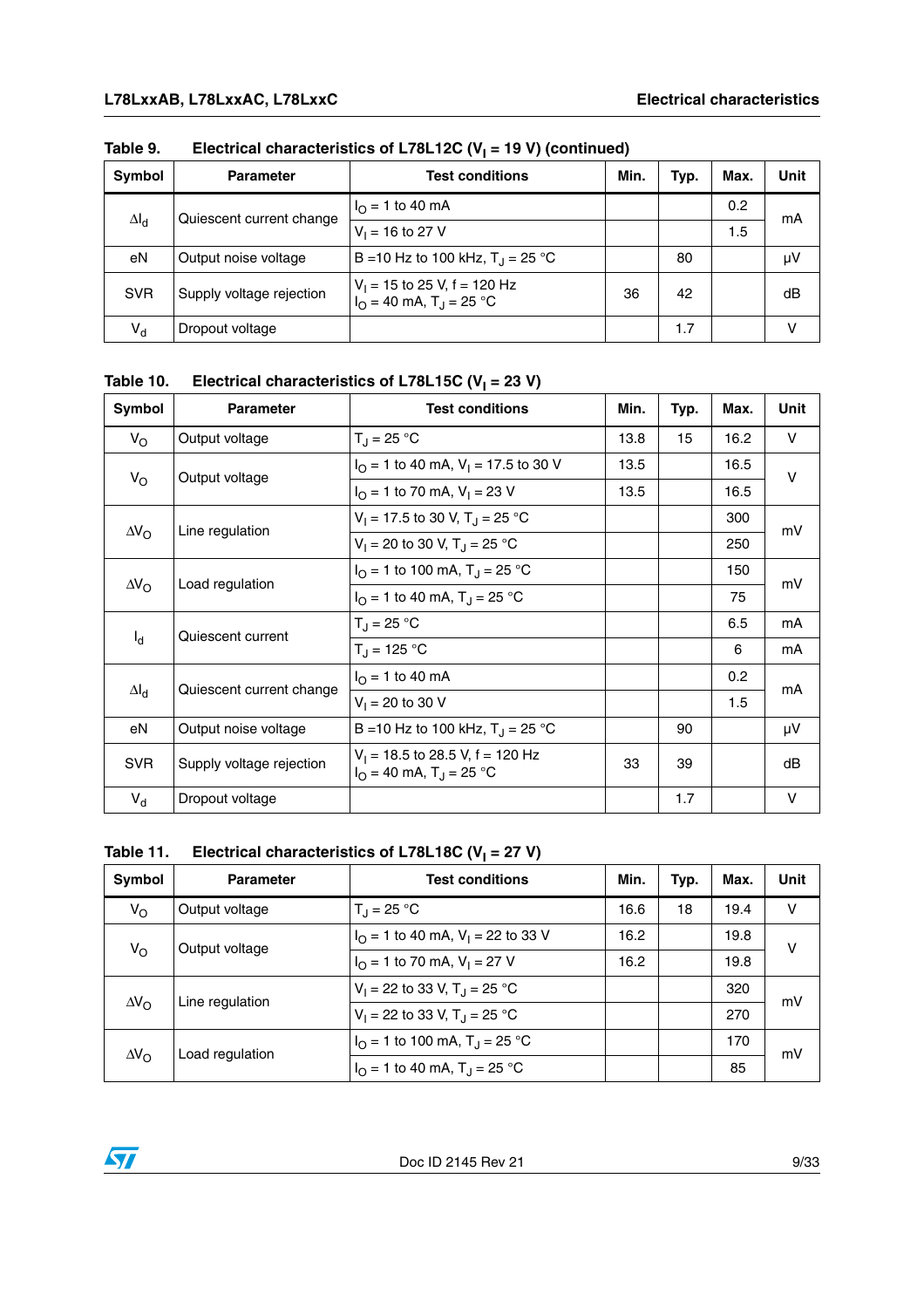| Symbol       | <b>Parameter</b>         | <b>Test conditions</b>                                                         | Min. | Typ. | Max. | <b>Unit</b> |
|--------------|--------------------------|--------------------------------------------------------------------------------|------|------|------|-------------|
|              | Quiescent current        | $T_{\rm d}$ = 25 °C                                                            |      |      | 6.5  | mA          |
| $I_d$        |                          | $T_{\rm d}$ = 125 °C                                                           |      |      | 6    | mA          |
|              | Quiescent current change | $I_{\Omega}$ = 1 to 40 mA                                                      |      |      | 0.2  | mA          |
| $\Delta I_d$ |                          | $V_1 = 23$ to 33 V                                                             |      |      | 1.5  |             |
| eN           | Output noise voltage     | B = 10 Hz to 100 kHz, $T_{\rm J}$ = 25 °C                                      |      | 120  |      | μV          |
| <b>SVR</b>   | Supply voltage rejection | $V_1$ = 23 to 33 V, f = 120 Hz<br>$I_{\Omega}$ = 40 mA, T <sub>J</sub> = 25 °C | 32   | 38   |      | dB          |
| $V_{d}$      | Dropout voltage          |                                                                                |      | 1.7  |      | v           |

### Table 11. Electrical characteristics of L78L18C (V<sub>I</sub> = 27 V) (continued)

Table 12. Electrical characteristics of L78L24C (V<sub>I</sub> = 33 V)

| Symbol             | <b>Parameter</b>         | <b>Test conditions</b>                                                         | Min. | Typ. | Max. | <b>Unit</b> |
|--------------------|--------------------------|--------------------------------------------------------------------------------|------|------|------|-------------|
| $V_{\rm O}$        | Output voltage           | $T_{\rm d}$ = 25 °C                                                            | 22.1 | 24   | 25.9 | V           |
|                    | Output voltage           | $I_{\text{O}}$ = 1 to 40 mA, V <sub>1</sub> = 27 to 38 V                       | 21.6 |      | 26.4 | $\vee$      |
| $V_{\rm O}$        |                          | $I_{\Omega}$ = 1 to 70 mA, V <sub>1</sub> = 33 V                               | 21.6 |      | 26.4 |             |
|                    | Line regulation          | $V_1 = 27$ to 38 V, T <sub>J</sub> = 25 °C                                     |      |      | 350  | mV          |
| $\Delta V_{\rm O}$ |                          | $V_1 = 28$ to 38 V, T <sub>J</sub> = 25 °C                                     |      |      | 300  |             |
|                    |                          | $I_{\Omega}$ = 1 to 100 mA, T <sub>J</sub> = 25 °C                             |      |      | 200  | mV          |
| $\Delta V_{\rm O}$ | Load regulation          | $I_{\Omega}$ = 1 to 40 mA, T <sub>J</sub> = 25 °C                              |      |      | 100  |             |
|                    | Quiescent current        | $T_{\rm J}$ = 25 °C                                                            |      |      | 6.5  | mA          |
| $I_{\rm d}$        |                          | $T_{\rm J}$ = 125 °C                                                           |      |      | 6    | mA          |
|                    | Quiescent current change | $I_{\Omega}$ = 1 to 40 mA                                                      |      |      | 0.2  | mA          |
| $\Delta I_d$       |                          | $V_1 = 28$ to 38 V                                                             |      |      | 1.5  |             |
| eN                 | Output noise voltage     | B = 10 Hz to 100 kHz, $T_{\rm J}$ = 25 °C                                      |      | 200  |      | μV          |
| <b>SVR</b>         | Supply voltage rejection | $V_1$ = 29 to 35 V, f = 120 Hz<br>$I_{\Omega}$ = 40 mA, T <sub>J</sub> = 25 °C | 30   | 37   |      | dB          |
| $V_d$              | Dropout voltage          |                                                                                |      | 1.7  |      | $\vee$      |

 $T_J = 0$  to 125 °C for L78L33AC,  $T_J = -40$  to 125 °C for L78L33AB.

| Table 13. | Electrical characteristics of L78L33AB and L78L33AC ( $V_1$ = 8.3 V) |
|-----------|----------------------------------------------------------------------|
|-----------|----------------------------------------------------------------------|

| Symbol             | <b>Parameter</b> | <b>Test conditions</b>                                  | Min.                                        | Typ. | Max.  | Unit |
|--------------------|------------------|---------------------------------------------------------|---------------------------------------------|------|-------|------|
| $V_{\rm O}$        | Output voltage   | $T_1 = 25 °C$                                           | 3.168                                       | 3.3  | 3.432 | v    |
|                    | Output voltage   | $I_{\Omega}$ = 1 to 40 mA, V <sub>1</sub> = 5.3 to 20 V | 3.135                                       |      | 3.465 | v    |
| $V_{\rm O}$        |                  | $I_{\Omega}$ = 1 to 70 mA, V <sub>1</sub> = 8.3 V       | 3.135                                       |      | 3.465 |      |
| $\Delta V_{\rm O}$ |                  | $V_1 = 5.3$ to 20 V, T <sub>J</sub> = 25 °C             |                                             |      | 150   | mV   |
|                    |                  | Line regulation                                         | $V_1 = 6.3$ to 20 V, T <sub>J</sub> = 25 °C |      |       | 100  |

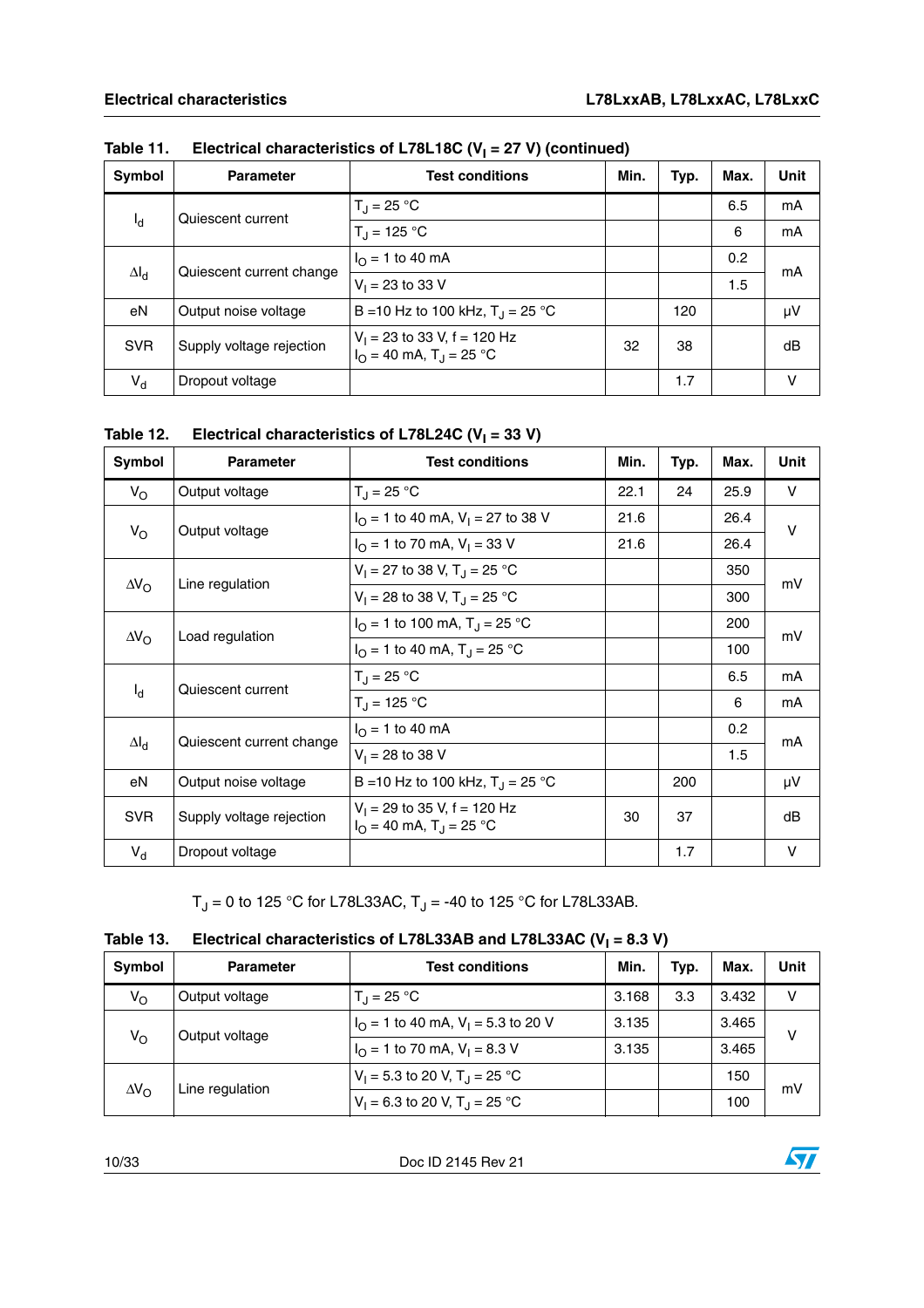| Symbol             | <b>Parameter</b>         | <b>Test conditions</b>                                                            | Min. | Typ. | Max. | <b>Unit</b> |
|--------------------|--------------------------|-----------------------------------------------------------------------------------|------|------|------|-------------|
|                    | Load regulation          | $I_{\Omega}$ = 1 to 100 mA, T <sub>J</sub> = 25 °C                                |      |      | 60   | mV          |
| $\Delta V_{\rm O}$ |                          | $I_{\Omega}$ = 1 to 40 mA, T <sub>J</sub> = 25 °C                                 |      |      | 30   |             |
|                    | Quiescent current        | $T_1 = 25 °C$                                                                     |      |      | 6    | mA          |
| $I_d$              |                          | $T_{\rm d}$ = 125 °C                                                              |      |      | 5.5  | mA          |
|                    |                          | $I_{\Omega}$ = 1 to 40 mA                                                         |      |      | 0.1  | mΑ          |
| $\Delta I_d$       | Quiescent current change | $V_1 = 6.3$ to 20 V                                                               |      |      | 1.5  |             |
| eN                 | Output noise voltage     | B = 10 Hz to 100 kHz, $T_{\rm J}$ = 25 °C                                         |      | 40   |      | μV          |
| <b>SVR</b>         | Supply voltage rejection | $V_1$ = 6.3 to 16.3 V, f = 120 Hz<br>$I_{\Omega}$ = 40 mA, T <sub>J</sub> = 25 °C | 41   | 49   |      | dB          |
| $V_{d}$            | Dropout voltage          |                                                                                   |      | 1.7  |      | V           |

| Table 13. | Electrical characteristics of L78L33AB and L78L33AC ( $V_1$ = 8.3 V) (continued) |
|-----------|----------------------------------------------------------------------------------|
|-----------|----------------------------------------------------------------------------------|

 $T_J = 0$  to 125 °C for L78L05AC,  $T_J = -40$  to 125 °C for L78L05AB.

| Symbol             | <b>Parameter</b>         | <b>Test conditions</b>                                                   | Min. | Typ. | Max. | Unit   |
|--------------------|--------------------------|--------------------------------------------------------------------------|------|------|------|--------|
| $V_{\rm O}$        | Output voltage           | $T_{\rm d}$ = 25 °C                                                      | 4.8  | 5    | 5.2  | V      |
|                    |                          | $I_{\Omega}$ = 1 to 40 mA, V <sub>1</sub> = 7 to 20 V                    | 4.75 |      | 5.25 | $\vee$ |
| $V_{\rm O}$        | Output voltage           | $I_{\Omega}$ = 1 to 70 mA, $V_{\text{I}}$ = 10 V                         | 4.75 |      | 5.25 |        |
|                    |                          | $V_1 = 7$ to 20 V, T <sub>J</sub> = 25 °C                                |      |      | 150  | mV     |
| $\Delta V_{\rm O}$ | Line regulation          | $V_1 = 8$ to 20 V, T <sub>J</sub> = 25 °C                                |      |      | 100  |        |
|                    |                          | $I_{\Omega}$ = 1 to 100 mA, T <sub>J</sub> = 25 °C                       |      |      | 60   |        |
| $\Delta V_{\rm O}$ | Load regulation          | $I_{\Omega}$ = 1 to 40 mA, T <sub>J</sub> = 25 °C                        |      |      | 30   | mV     |
|                    |                          | $T_{J} = 25 °C$                                                          |      |      | 6    | mA     |
| $I_d$              | Quiescent current        | $T_{\rm J}$ = 125 °C                                                     |      |      | 5.5  | mA     |
|                    |                          | $I_{\Omega}$ = 1 to 40 mA                                                |      |      | 0.1  |        |
| $\Delta I_d$       | Quiescent current change | $V_1 = 8$ to 20 V                                                        |      |      | 1.5  | mA     |
| eN                 | Output noise voltage     | B = 10 Hz to 100 kHz, $T_J = 25 °C$                                      |      | 40   |      | μV     |
| <b>SVR</b>         | Supply voltage rejection | $V_1 = 8$ to 18 V, f = 120 Hz<br>$I_{O}$ = 40 mA, T <sub>J</sub> = 25 °C | 41   | 49   |      | dB     |
| $V_{d}$            | Dropout voltage          |                                                                          |      | 1.7  |      | $\vee$ |

Table 14. Electrical characteristics of L78L05AB and L78L05AC (V<sub>I</sub> = 10 V)

 $T_J = 0$  to 125 °C for L78L06AC,  $T_J = -40$  to 125 °C for L78L06AB.



 $\sqrt{2}$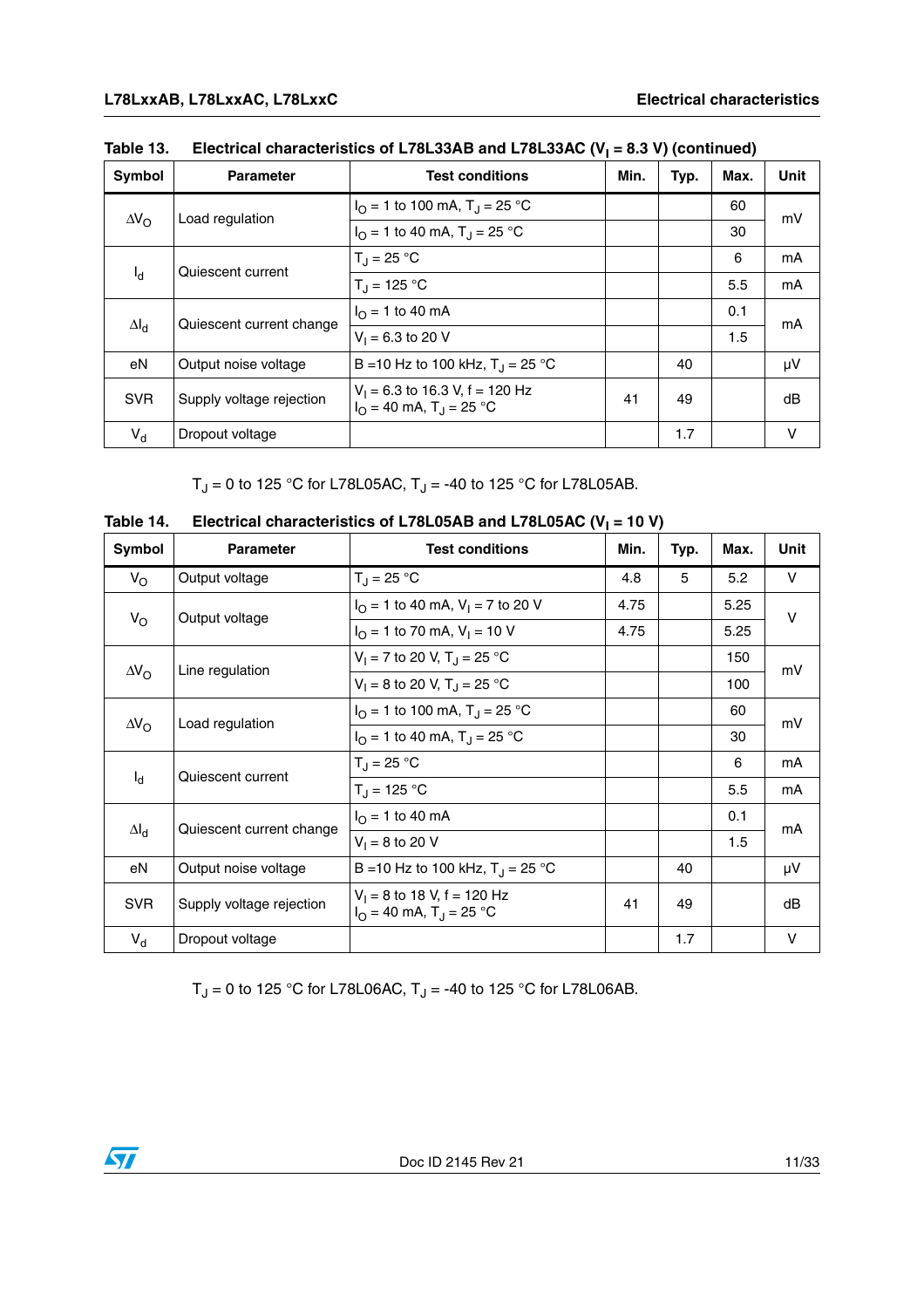| Symbol             | <b>Parameter</b>         | <b>Test conditions</b>                                                        | Min. | Typ. | Max. | Unit   |
|--------------------|--------------------------|-------------------------------------------------------------------------------|------|------|------|--------|
| $V_{\rm O}$        | Output voltage           | $T_{\rm J} = 25 \,^{\circ}\text{C}$                                           | 5.76 | 6    | 6.24 | V      |
| $V_{\rm O}$        |                          | $I_{\Omega}$ = 1 to 40 mA, V <sub>1</sub> = 8.5 to 20 V                       | 5.7  |      | 6.3  | $\vee$ |
|                    | Output voltage           | $I_{\Omega}$ = 1 to 70 mA, V <sub>1</sub> = 12 V                              | 5.7  |      | 6.3  |        |
| $\Delta V_{\rm O}$ |                          | $V_1 = 8.5$ to 20 V, T <sub>J</sub> = 25 °C                                   |      |      | 150  | mV     |
|                    | Line regulation          | $V_1 = 9$ to 20 V, T <sub>J</sub> = 25 °C                                     |      |      | 100  |        |
|                    | Load regulation          | $I_{\text{O}} = 1$ to 100 mA, T <sub>J</sub> = 25 °C                          |      |      | 60   | mV     |
| $\Delta V_{\rm O}$ |                          | $I_{\Omega}$ = 1 to 40 mA, T <sub>J</sub> = 25 °C                             |      |      | 30   |        |
|                    | Quiescent current        | $T_{\rm J}$ = 25 °C                                                           |      |      | 6    | mA     |
| $I_d$              |                          | $T_{\rm J}$ = 125 °C                                                          |      |      | 5.5  | mA     |
|                    |                          | $I_{\Omega}$ = 1 to 40 mA                                                     |      |      | 0.1  | mA     |
| $\Delta I_d$       | Quiescent current change | $V_1 = 9$ to 20 V                                                             |      |      | 1.5  |        |
| eN                 | Output noise voltage     | B = 10 Hz to 100 kHz, $T_{\rm J}$ = 25 °C                                     |      | 50   |      | μV     |
| <b>SVR</b>         | Supply voltage rejection | $V_1 = 9$ to 20 V, f = 120 Hz<br>$I_{\Omega}$ = 40 mA, T <sub>J</sub> = 25 °C | 39   | 46   |      | dB     |
| $V_d$              | Dropout voltage          |                                                                               |      | 1.7  |      | $\vee$ |

Table 15. Electrical characteristics of L78L06AB and L78L06AC (V<sub>I</sub> = 12 V)

 $T_J = 0$  to 125 °C for L78L08AC,  $T_J = -40$  to 125 °C for L78L08AB.

| Symbol             | <b>Parameter</b>                      | <b>Test conditions</b>                                                         | Min. | Typ. | Max. | Unit   |
|--------------------|---------------------------------------|--------------------------------------------------------------------------------|------|------|------|--------|
| $V_{\rm O}$        | Output voltage                        | $T_{J} = 25 °C$                                                                | 7.68 | 8    | 8.32 | V      |
|                    | Output voltage                        | $IO = 1$ to 40 mA, $VI = 10.5$ to 23 V                                         | 7.6  |      | 8.4  | $\vee$ |
| $V_{\rm O}$        |                                       | $I_{\Omega}$ = 1 to 70 mA, $V_{\text{I}}$ = 14 V                               | 7.6  |      | 8.4  |        |
|                    | Line regulation<br>$\Delta V_{\rm O}$ | $V_1 = 10.5$ to 23 V, T <sub>J</sub> = 25 °C                                   |      |      | 175  |        |
|                    |                                       | $V_1 = 11$ to 23 V, T <sub>J</sub> = 25 °C                                     |      |      | 125  | mV     |
|                    | Load regulation                       | $I_{\text{O}} = 1$ to 100 mA, T <sub>J</sub> = 25 °C                           |      |      | 80   | mV     |
| $\Delta V_{\rm O}$ |                                       | $I_{\Omega}$ = 1 to 40 mA, T <sub>J</sub> = 25 °C                              |      |      | 40   |        |
|                    | Quiescent current                     | $T_{\rm J}$ = 25 °C                                                            |      |      | 6    | mA     |
| $I_d$              |                                       | $T_{\rm J}$ = 125 °C                                                           |      |      | 5.5  | mA     |
|                    |                                       | $I_{\Omega}$ = 1 to 40 mA                                                      |      |      | 0.1  | mA     |
| $\Delta I_d$       | Quiescent current change              | $V_1 = 11$ to 23 V                                                             |      |      | 1.5  |        |
| eN                 | Output noise voltage                  | B = 10 Hz to 100 kHz, $T_{\rm J}$ = 25 °C                                      |      | 60   |      | μV     |
| <b>SVR</b>         | Supply voltage rejection              | $V_1$ = 12 to 23 V, f = 120 Hz<br>$I_{\Omega}$ = 40 mA, T <sub>J</sub> = 25 °C | 37   | 45   |      | dB     |
| $V_{d}$            | Dropout voltage                       |                                                                                |      | 1.7  |      | V      |

| Table 16. | Electrical characteristics of L78L08AB and L78L08AC ( $V_1$ = 14 V) |
|-----------|---------------------------------------------------------------------|
|           |                                                                     |

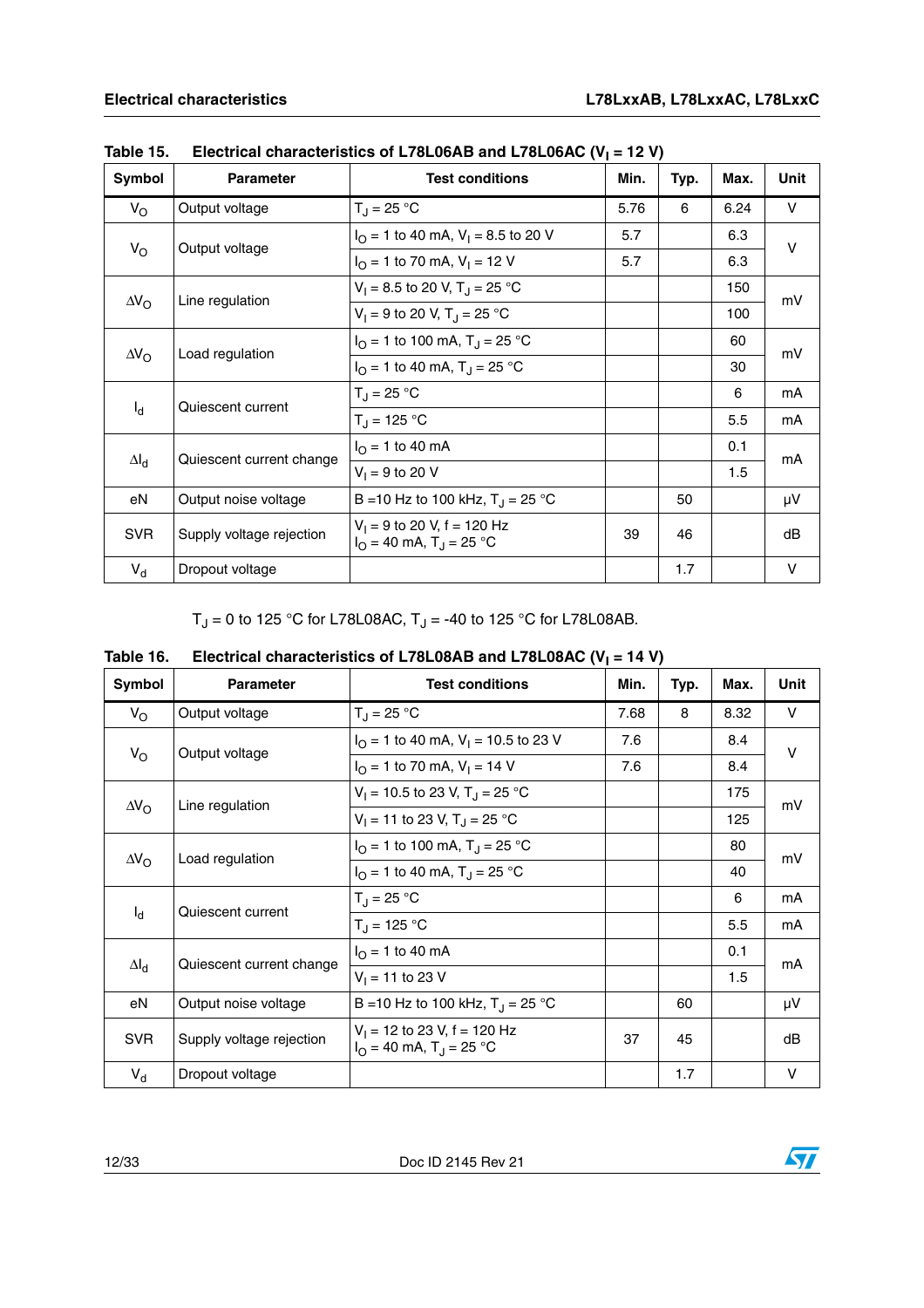$T_J = 0$  to 125 °C for L78L09AC,  $T_J = -40$  to 125 °C for L78L09AB.

| Symbol             | <b>Parameter</b>                      | <b>Test conditions</b>                                                         | Min. | Typ. | Max. | Unit   |
|--------------------|---------------------------------------|--------------------------------------------------------------------------------|------|------|------|--------|
| $V_{\rm O}$        | Output voltage                        | $T_{\rm d}$ = 25 °C                                                            | 8.64 | 9    | 9.36 | V      |
|                    | Output voltage                        | $I_{\Omega}$ = 1 to 40 mA, V <sub>1</sub> = 11.5 to 23 V                       | 8.55 |      | 9.45 | $\vee$ |
| $V_{\rm O}$        |                                       | $I_{\Omega}$ = 1 to 70 mA, V <sub>1</sub> = 15 V                               | 8.55 |      | 9.45 |        |
|                    | $\Delta V_{\rm O}$<br>Line regulation | $V_1 = 11.5$ to 23 V, T <sub>r</sub> = 25 °C                                   |      |      | 225  |        |
|                    |                                       | $V_1 = 12$ to 23 V, T <sub>J</sub> = 25 °C                                     |      |      | 150  | mV     |
|                    |                                       | $I_{\Omega}$ = 1 to 100 mA, T <sub>J</sub> = 25 °C                             |      |      | 80   | mV     |
| $\Delta V_{\rm O}$ | Load regulation                       | $I_{\Omega}$ = 1 to 40 mA, T <sub>J</sub> = 25 °C                              |      |      | 40   |        |
|                    | Quiescent current                     | $T_J = 25 °C$                                                                  |      |      | 6    | mA     |
| $I_d$              |                                       | $T_{\rm J}$ = 125 °C                                                           |      |      | 5.5  | mA     |
|                    |                                       | $I_{\rm O}$ = 1 to 40 mA                                                       |      |      | 0.1  | mA     |
| $\Delta I_d$       | Quiescent current change              | $V_1 = 12$ to 23 V                                                             |      |      | 1.5  |        |
| eN                 | Output noise voltage                  | B = 10 Hz to 100 kHz, $T_J = 25 °C$                                            |      | 70   |      | μV     |
| <b>SVR</b>         | Supply voltage rejection              | $V_1$ = 12 to 23 V, f = 120 Hz<br>$I_{\Omega}$ = 40 mA, T <sub>J</sub> = 25 °C | 37   | 44   |      | dB     |
| $V_{d}$            | Dropout voltage                       |                                                                                |      | 1.7  |      | $\vee$ |

|  | Table 17. Electrical characteristics of L78L09AB and L78L09AC ( $V_1$ = 15 V) |
|--|-------------------------------------------------------------------------------|
|--|-------------------------------------------------------------------------------|

 $T_J = 0$  to 125 °C for L78L10AC,  $T_J = -40$  to 125 °C for L78L10AB.

| Symbol                                | <b>Parameter</b>                             | <b>Test conditions</b>                                                         | Min. | Typ. | Max. | Unit   |
|---------------------------------------|----------------------------------------------|--------------------------------------------------------------------------------|------|------|------|--------|
| $V_{\rm O}$                           | Output voltage                               | $T_{J} = 25 °C$                                                                | 9.6  | 10   | 10.4 | $\vee$ |
|                                       | Output voltage                               | $I_{\Omega}$ = 1 to 40 mA, V <sub>1</sub> = 12.5 to 23 V                       | 9.5  |      | 10.5 | $\vee$ |
| $V_{\rm O}$                           |                                              | $I_{\Omega}$ = 1 to 70 mA, V <sub>1</sub> = 16 V                               | 9.5  |      | 10.5 |        |
| Line regulation<br>$\Delta V_{\rm O}$ | $V_1 = 12.5$ to 23 V, T <sub>J</sub> = 25 °C |                                                                                |      | 230  |      |        |
|                                       |                                              | $V_1 = 13$ to 23 V, T <sub>J</sub> = 25 °C                                     |      |      | 170  | mV     |
|                                       | Load regulation                              | $I_{\Omega}$ = 1 to 100 mA, T <sub>J</sub> = 25 °C                             |      |      | 80   | mV     |
| $\Delta V_{\rm O}$                    |                                              | $I_{\Omega}$ = 1 to 40 mA, T <sub>J</sub> = 25 °C                              |      |      | 40   |        |
|                                       | Quiescent current                            | $T_{\rm J}$ = 25 °C                                                            |      |      | 6    | mA     |
| $I_d$                                 |                                              | $T_{\rm J}$ = 125 °C                                                           |      |      | 5.5  | mA     |
|                                       | Quiescent current change                     | $I_{\Omega}$ = 1 to 40 mA                                                      |      |      | 0.1  | mA     |
| $\Delta I_d$                          |                                              | $V_1 = 13$ to 23 V                                                             |      |      | 1.5  |        |
| eN                                    | Output noise voltage                         | B = 10 Hz to 100 kHz, $T_{\rm J}$ = 25 °C                                      |      | 60   |      | μV     |
| <b>SVR</b>                            | Supply voltage rejection                     | $V_1$ = 14 to 23 V, f = 120 Hz<br>$I_{\Omega}$ = 40 mA, T <sub>J</sub> = 25 °C | 37   | 45   |      | dB     |
| $V_d$                                 | Dropout voltage                              |                                                                                |      | 1.7  |      | $\vee$ |

### Table 18. Electrical characteristics of L78L10AC (V<sub>I</sub> = 16 V)

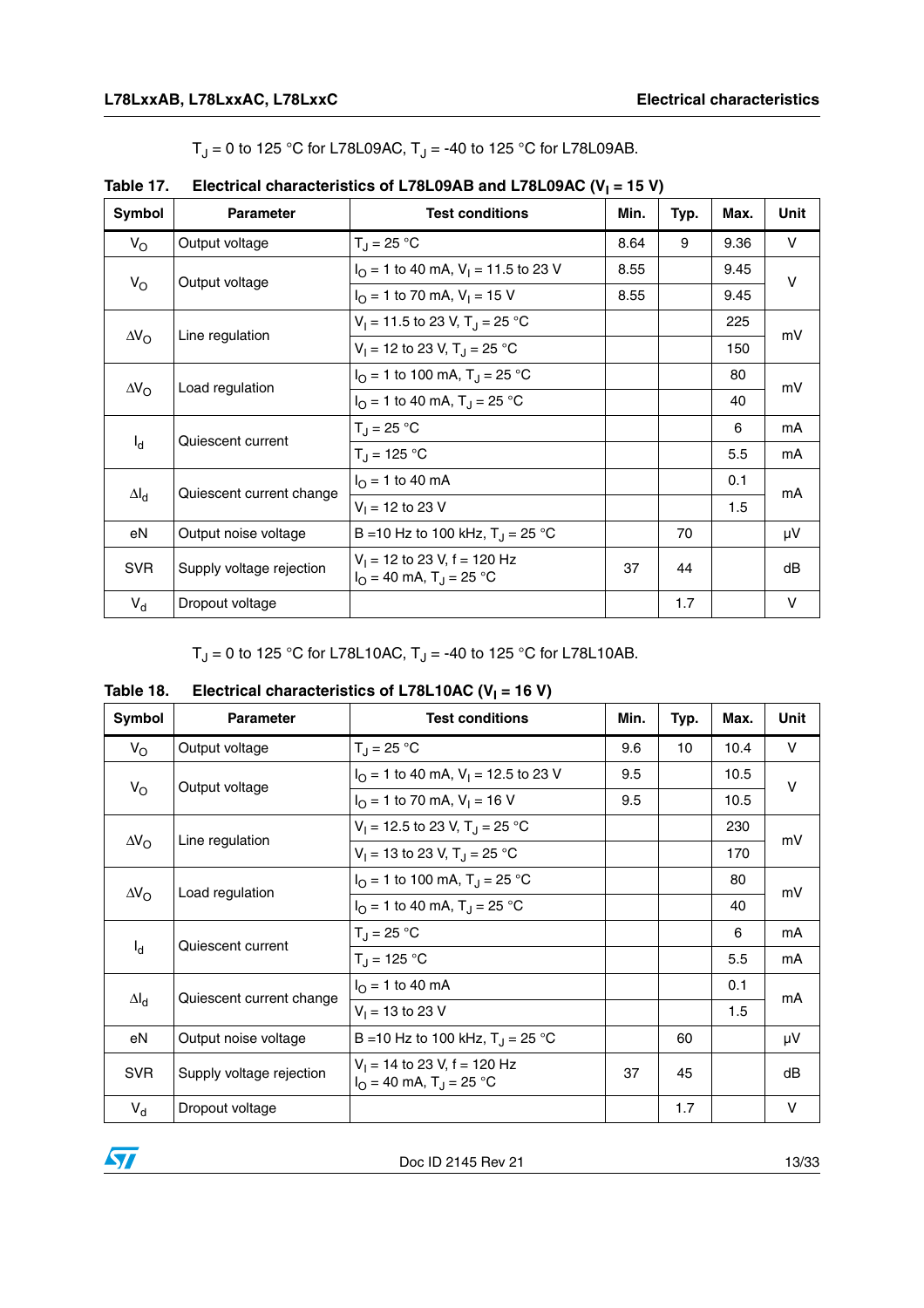|  | $T_J$ = 0 to 125 °C for L78L12AC, $T_J$ = -40 to 125 °C for L78L12AB. |
|--|-----------------------------------------------------------------------|
|--|-----------------------------------------------------------------------|

| Symbol                                | <b>Parameter</b>         | <b>Test conditions</b>                                                         | Min. | Typ. | Max. | Unit   |
|---------------------------------------|--------------------------|--------------------------------------------------------------------------------|------|------|------|--------|
| $V_{\rm O}$                           | Output voltage           | $T_{\rm J} = 25 \,^{\circ}\text{C}$                                            | 11.5 | 12   | 12.5 | V      |
| $V_{\rm O}$                           | Output voltage           | $I_{\Omega}$ = 1 to 40 mA, V <sub>1</sub> = 14.5 to 27 V                       | 11.4 |      | 12.6 | $\vee$ |
|                                       |                          | $I_{\text{O}}$ = 1 to 70 mA, V <sub>1</sub> = 19 V                             | 11.4 |      | 12.6 |        |
| $\Delta V_{\rm O}$<br>Line regulation |                          | $V_1 = 14.5$ to 27 V, T <sub>r</sub> = 25 °C                                   |      |      | 250  |        |
|                                       |                          | $V_1 = 16$ to 27 V, T <sub>J</sub> = 25 °C                                     |      |      | 200  | mV     |
|                                       | Load regulation          | $I_{\Omega}$ = 1 to 100 mA, T <sub>J</sub> = 25 °C                             |      |      | 100  | mV     |
| $\Delta V_{\rm O}$                    |                          | $I_{\Omega}$ = 1 to 40 mA, T <sub>J</sub> = 25 °C                              |      |      | 50   |        |
|                                       | Quiescent current        | $T_{\rm J} = 25 \,^{\circ}\text{C}$                                            |      |      | 6.5  | mA     |
| $I_d$                                 |                          | $T_{\rm J}$ = 125 °C                                                           |      |      | 6    | mA     |
|                                       |                          | $I_{\Omega} = 1$ to 40 mA                                                      |      |      | 0.1  | mA     |
| $\Delta I_d$                          | Quiescent current change | $V_1 = 16$ to 27 V                                                             |      |      | 1.5  |        |
| eN                                    | Output noise voltage     | B = 10 Hz to 100 kHz, $T_{\rm J}$ = 25 °C                                      |      | 80   |      | μV     |
| <b>SVR</b>                            | Supply voltage rejection | $V_1$ = 15 to 25 V, f = 120 Hz<br>$I_{\Omega}$ = 40 mA, T <sub>J</sub> = 25 °C | 37   | 42   |      | dB     |
| $V_{d}$                               | Dropout voltage          |                                                                                |      | 1.7  |      | V      |

Table 19. Electrical characteristics of L78L12AB and L78L12AC (V<sub>I</sub> = 19 V)

 $T_J = 0$  to 125 °C for L78L15AC,  $T_J = -40$  to 125 °C for L78L15AB.

| Table 20. | Electrical characteristics of L78L15AB and L78L15AC ( $V_1$ = 23 V) |
|-----------|---------------------------------------------------------------------|
|-----------|---------------------------------------------------------------------|

| Symbol                                | <b>Parameter</b>         | <b>Test conditions</b>                                                             | Min.  | Typ. | Max.  | Unit   |
|---------------------------------------|--------------------------|------------------------------------------------------------------------------------|-------|------|-------|--------|
| $V_{\rm O}$                           | Output voltage           | $T_{\rm d}$ = 25 °C                                                                | 14.4  | 15   | 15.6  | V      |
| $V_{\rm O}$                           | Output voltage           | $I_{\Omega}$ = 1 to 40 mA, V <sub>1</sub> = 17.5 to 30 V                           | 14.25 |      | 15.75 | $\vee$ |
|                                       |                          | $I_{\Omega}$ = 1 to 70 mA, V <sub>1</sub> = 23 V                                   | 14.25 |      | 15.75 |        |
| $\Delta V_{\rm O}$<br>Line regulation |                          | $V_1 = 17.5$ to 30 V, T <sub>J</sub> = 25 °C                                       |       |      | 300   | mV     |
|                                       |                          | $V_1 = 20$ to 30 V, T <sub>J</sub> = 25 °C                                         |       |      | 250   |        |
|                                       | Load regulation          | $I_{\Omega}$ = 1 to 100 mA, T <sub>J</sub> = 25 °C                                 |       |      | 150   | mV     |
| $\Delta V_{\Omega}$                   |                          | $I_{\Omega}$ = 1 to 40 mA, T <sub>J</sub> = 25 °C                                  |       |      | 75    |        |
|                                       | Quiescent current        | $T_{J} = 25 °C$                                                                    |       |      | 6.5   | mA     |
| $I_{d}$                               |                          | $T_{\rm J}$ = 125 °C                                                               |       |      | 6     | mA     |
|                                       | Quiescent current change | $I_{\Omega}$ = 1 to 40 mA                                                          |       |      | 0.1   | mA     |
| $\Delta I_d$                          |                          | $V_1 = 20$ to 30 V                                                                 |       |      | 1.5   |        |
| eN                                    | Output noise voltage     | B = 10 Hz to 100 kHz, $T_J = 25 °C$                                                |       | 90   |       | μV     |
| <b>SVR</b>                            | Supply voltage rejection | $V_1$ = 18.5 to 28.5 V, f = 120 Hz<br>$I_{\Omega}$ = 40 mA, T <sub>J</sub> = 25 °C | 34    | 39   |       | dВ     |
| $V_{d}$                               | Dropout voltage          |                                                                                    |       | 1.7  |       | $\vee$ |

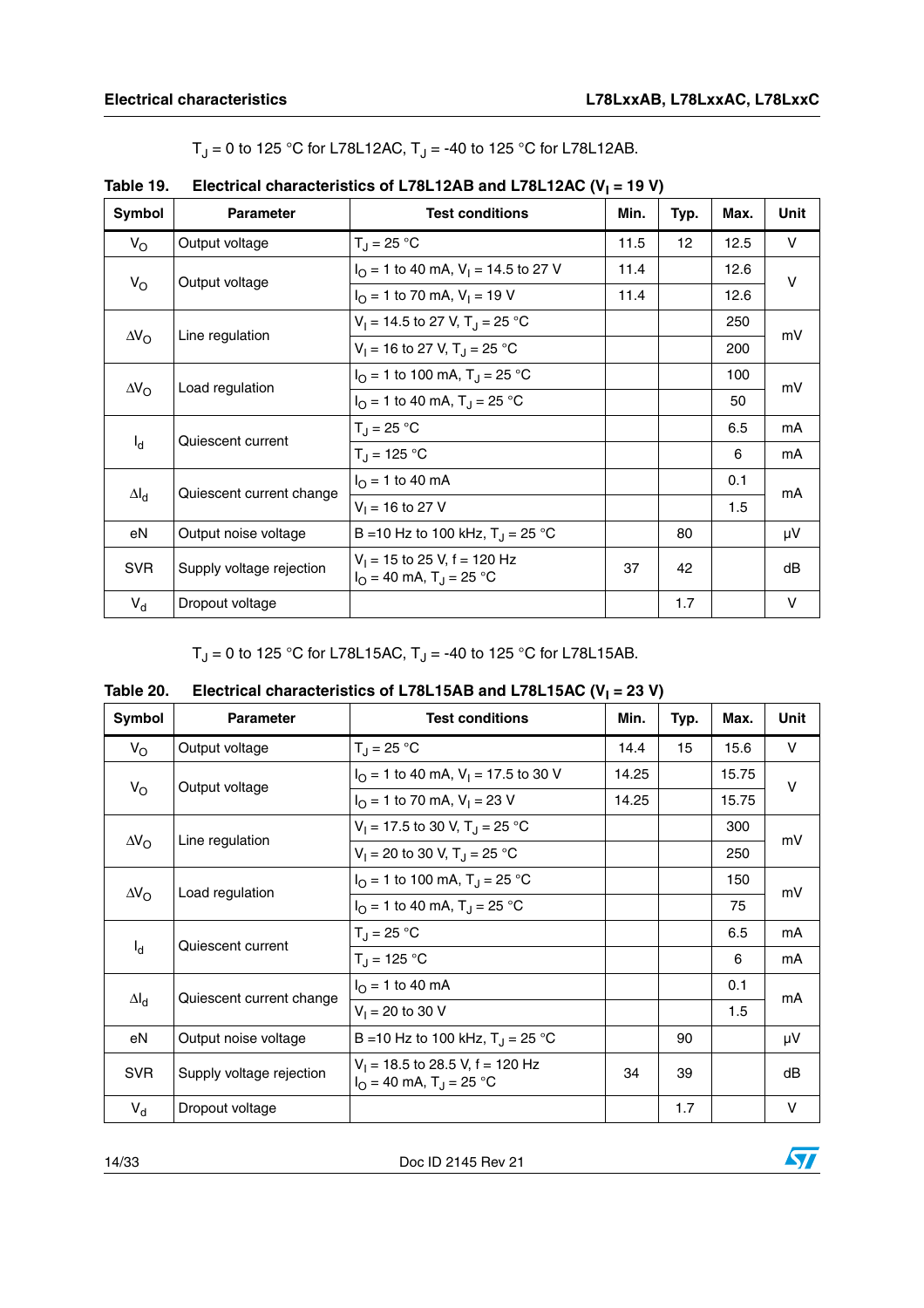$T_J = 0$  to 125 °C for L78L18AC,  $T_J = -40$  to 125 °C for L78L18AB.

| Symbol             | <b>Parameter</b>                                   | <b>Test conditions</b>                                                         | Min. | Typ. | Max. | Unit   |
|--------------------|----------------------------------------------------|--------------------------------------------------------------------------------|------|------|------|--------|
| $V_{\rm O}$        | Output voltage                                     | $T_{\rm J} = 25 °C$                                                            | 17.3 | 18   | 18.7 | V      |
|                    | Output voltage                                     | $IO = 1$ to 40 mA, $V1 = 22$ to 33 V                                           | 17.1 |      | 18.9 | $\vee$ |
| $V_{\rm O}$        |                                                    | $I_{\Omega}$ = 1 to 70 mA, $V_{\text{I}}$ = 27 V                               | 17.1 |      | 18.9 |        |
| $\Delta V_{\rm O}$ | Line regulation                                    | $V_1 = 22$ to 33 V, T <sub>J</sub> = 25 °C                                     |      |      | 320  | mV     |
|                    |                                                    | $V_1 = 22$ to 33 V, T <sub>J</sub> = 25 °C                                     |      |      | 270  |        |
|                    | $I_{\Omega}$ = 1 to 100 mA, T <sub>J</sub> = 25 °C |                                                                                |      | 170  | mV   |        |
| $\Delta V_{\rm O}$ | Load regulation                                    | $I_{\Omega}$ = 1 to 40 mA, T <sub>J</sub> = 25 °C                              |      |      | 85   |        |
|                    | Quiescent current                                  | $T_J = 25 °C$                                                                  |      |      | 6.5  | mA     |
| $I_{d}$            |                                                    | $T_{J}$ = 125 °C                                                               |      |      | 6    | mA     |
|                    |                                                    | $I_{\Omega}$ = 1 to 40 mA                                                      |      |      | 0.1  | mA     |
| $\Delta I_d$       | Quiescent current change                           | $V_1 = 23$ to 33 V                                                             |      |      | 1.5  |        |
| eN                 | Output noise voltage                               | B = 10 Hz to 100 kHz, $T_{\rm J}$ = 25 °C                                      |      | 120  |      | μV     |
| <b>SVR</b>         | Supply voltage rejection                           | $V_1$ = 23 to 33 V, f = 120 Hz<br>$I_{\Omega}$ = 40 mA, T <sub>J</sub> = 25 °C | 33   | 38   |      | dB     |
| $V_{d}$            | Dropout voltage                                    |                                                                                |      | 1.7  |      | $\vee$ |

### Table 21. Electrical characteristics of L78L18AC (V<sub>I</sub> = 27 V)

 $T_J = 0$  to 125 °C for L78L24AC,  $T_J = -40$  to 125 °C for L78L24AB.

| Table 22. | Electrical characteristics of L78L24AB and L78L24AC ( $V_1$ = 33 V) |  |
|-----------|---------------------------------------------------------------------|--|
|           |                                                                     |  |

| Symbol                                | <b>Parameter</b>                      | <b>Test conditions</b>                                                         | Min. | Typ. | Max. | Unit   |
|---------------------------------------|---------------------------------------|--------------------------------------------------------------------------------|------|------|------|--------|
| $V_{\rm O}$                           | Output voltage                        | $T_{\rm J} = 25 \,^{\circ}\text{C}$                                            | 23   | 24   | 25   | V      |
|                                       | Output voltage                        | $I_{\Omega}$ = 1 to 40 mA, V <sub>1</sub> = 27 to 38 V                         | 22.8 |      | 25.2 | $\vee$ |
| $V_{\rm O}$                           |                                       | $I_{\text{O}} = 1$ to 70 mA, $V_{\text{I}} = 33$ V                             | 22.8 |      | 25.2 |        |
|                                       |                                       | $V_1 = 27$ to 38 V, T <sub>J</sub> = 25 °C                                     |      |      | 350  | mV     |
| $\Delta V_{\rm O}$<br>Line regulation |                                       | $V_1 = 28$ to 38 V, T <sub>J</sub> = 25 °C                                     |      |      | 300  |        |
|                                       | $\Delta V_{\rm O}$<br>Load regulation | $I_{\Omega}$ = 1 to 100 mA, T <sub>J</sub> = 25 °C                             |      |      | 200  | mV     |
|                                       |                                       | $I_{\Omega}$ = 1 to 40 mA, T <sub>J</sub> = 25 °C                              |      |      | 100  |        |
|                                       | Quiescent current                     | $T_{\rm J} = 25 °C$                                                            |      |      | 6.5  | mA     |
| $I_{d}$                               |                                       | $T_{\rm J}$ = 125 °C                                                           |      |      | 6    | mA     |
|                                       | Quiescent current change              | $I_{\Omega}$ = 1 to 40 mA                                                      |      |      | 0.1  | mA     |
| $\Delta I_d$                          |                                       | $V_1 = 28$ to 38 V                                                             |      |      | 1.5  |        |
| eN                                    | Output noise voltage                  | B = 10 Hz to 100 kHz, $T_{\rm J}$ = 25 °C                                      |      | 200  |      | μV     |
| <b>SVR</b>                            | Supply voltage rejection              | $V_1$ = 29 to 33 V, f = 120 Hz<br>$I_{\Omega}$ = 40 mA, T <sub>J</sub> = 25 °C | 31   | 37   |      | dB     |
| $V_{d}$                               | Dropout voltage                       |                                                                                |      | 1.7  |      | V      |

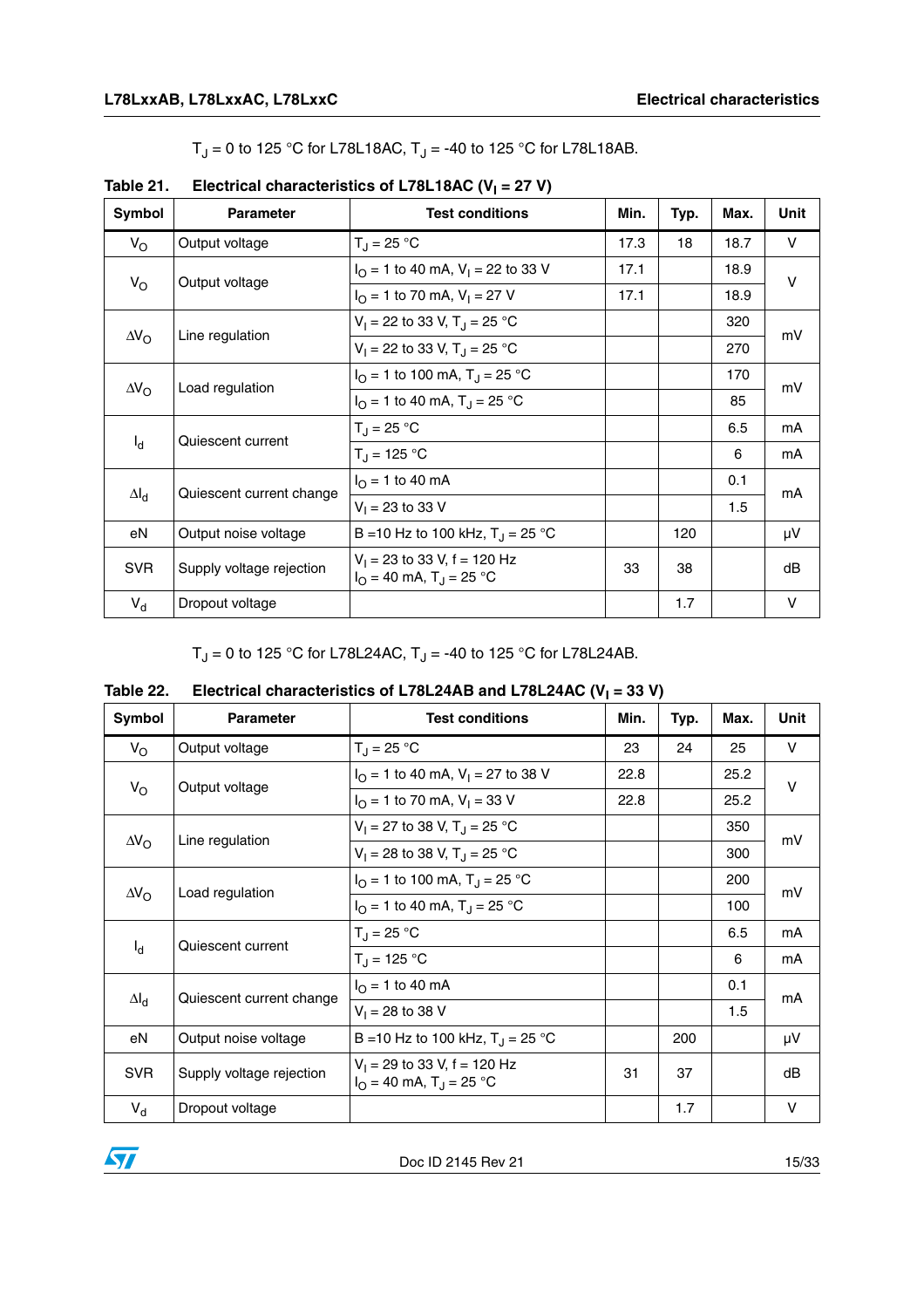GC25410

# <span id="page-15-0"></span>**5 Typical performance**

**Figure 4. L78L05/12 output voltage vs.** 



**Figure 5. L78L05/12/24 load characteristics**



**Figure 6. L78L05/12/24 thermal shutdown Figure 7. L78L05/12 quiescent current vs.** 



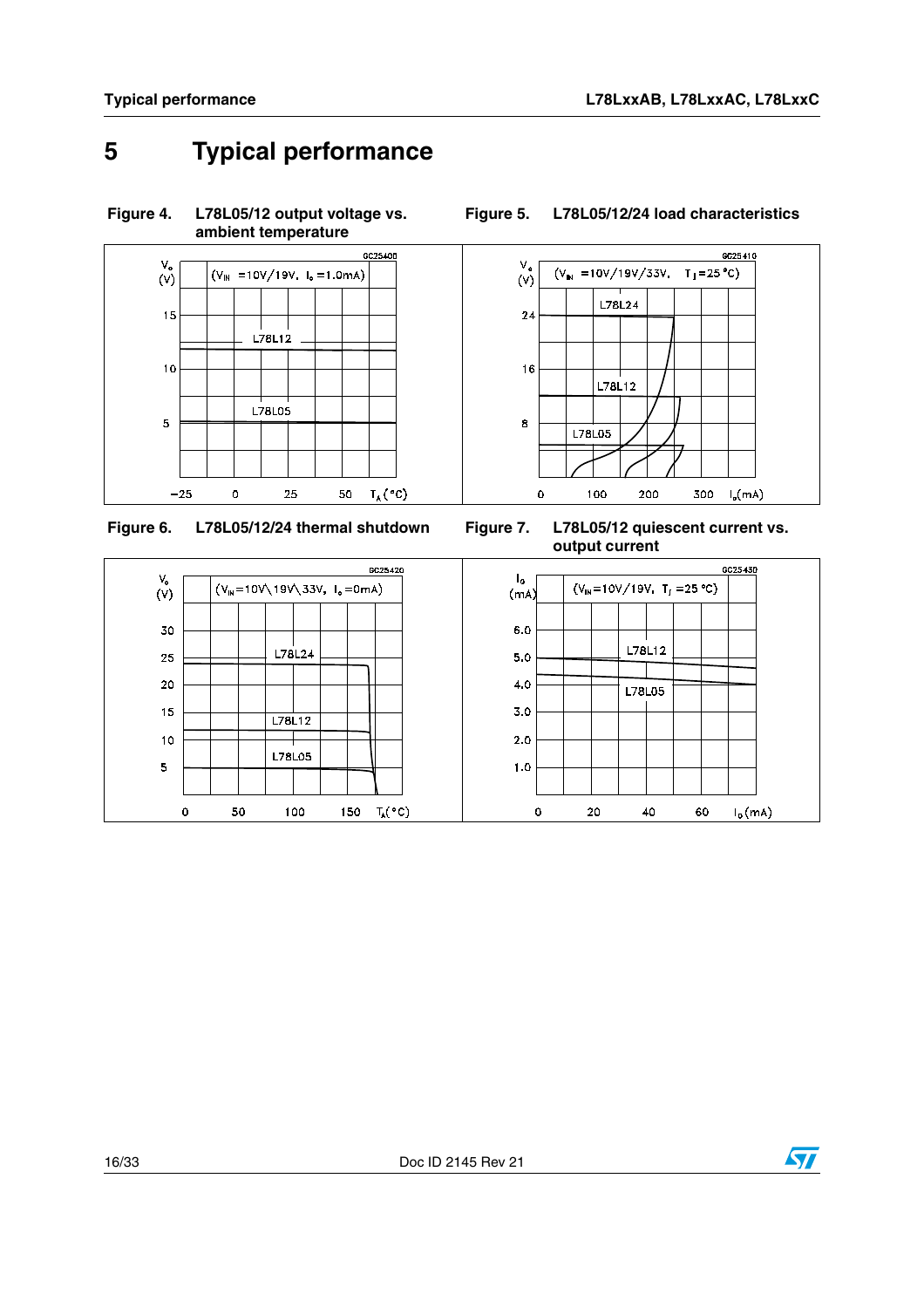**Figure 8. L78L05 quiescent current vs. input voltage Figure 9. L78L05/12/24 output characteristics**





<span id="page-16-0"></span>



**Figure 10. L78L05/12/24 ripple rejection Figure 11. L78L05 dropout characteristics**



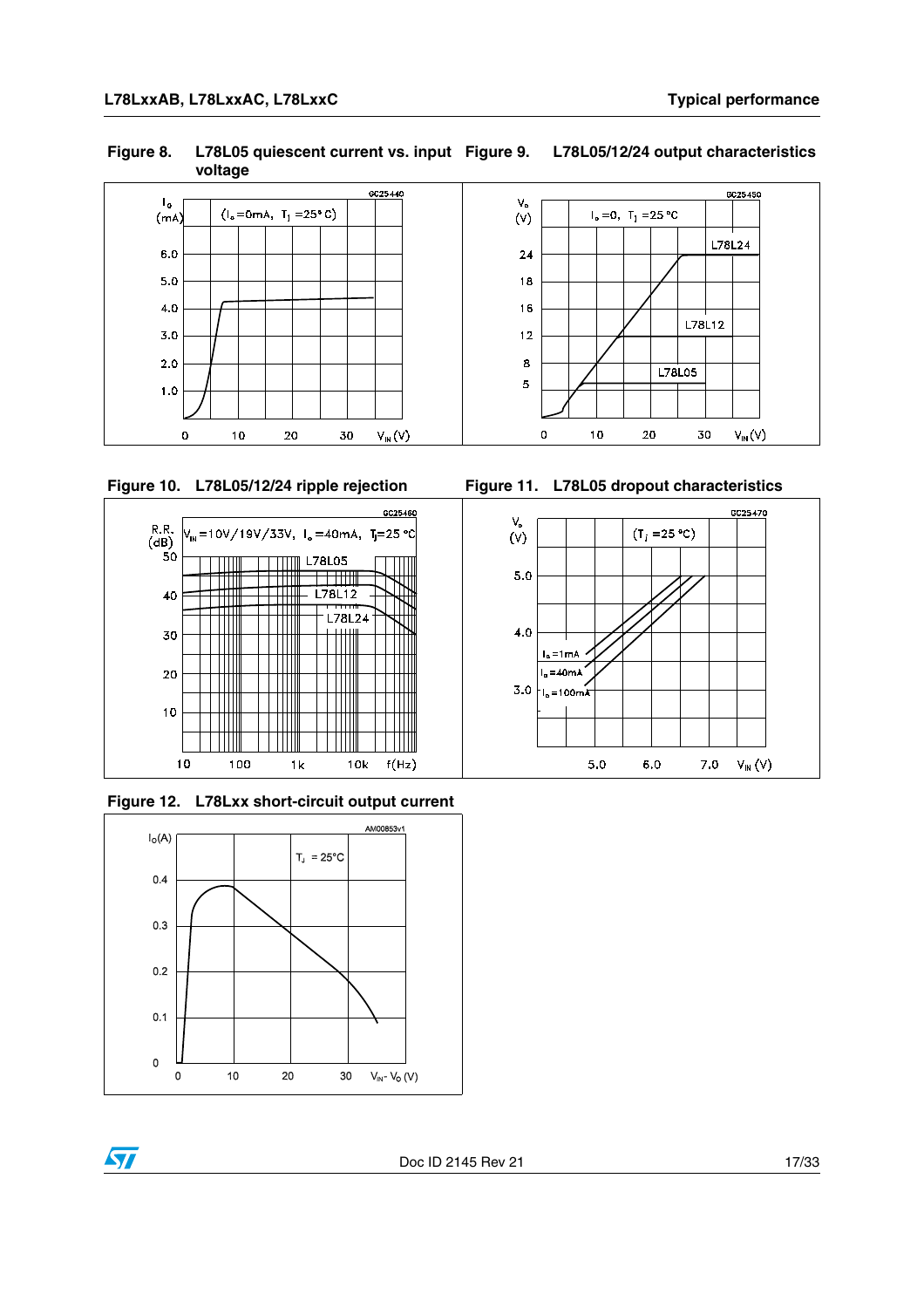$\sqrt{2}$ 

## <span id="page-17-0"></span>**6 Typical application**



**Figure 13. High output current short-circuit protected**

#### **Figure 14. Edit boost circuit**



**Figure 15. Current regulator**



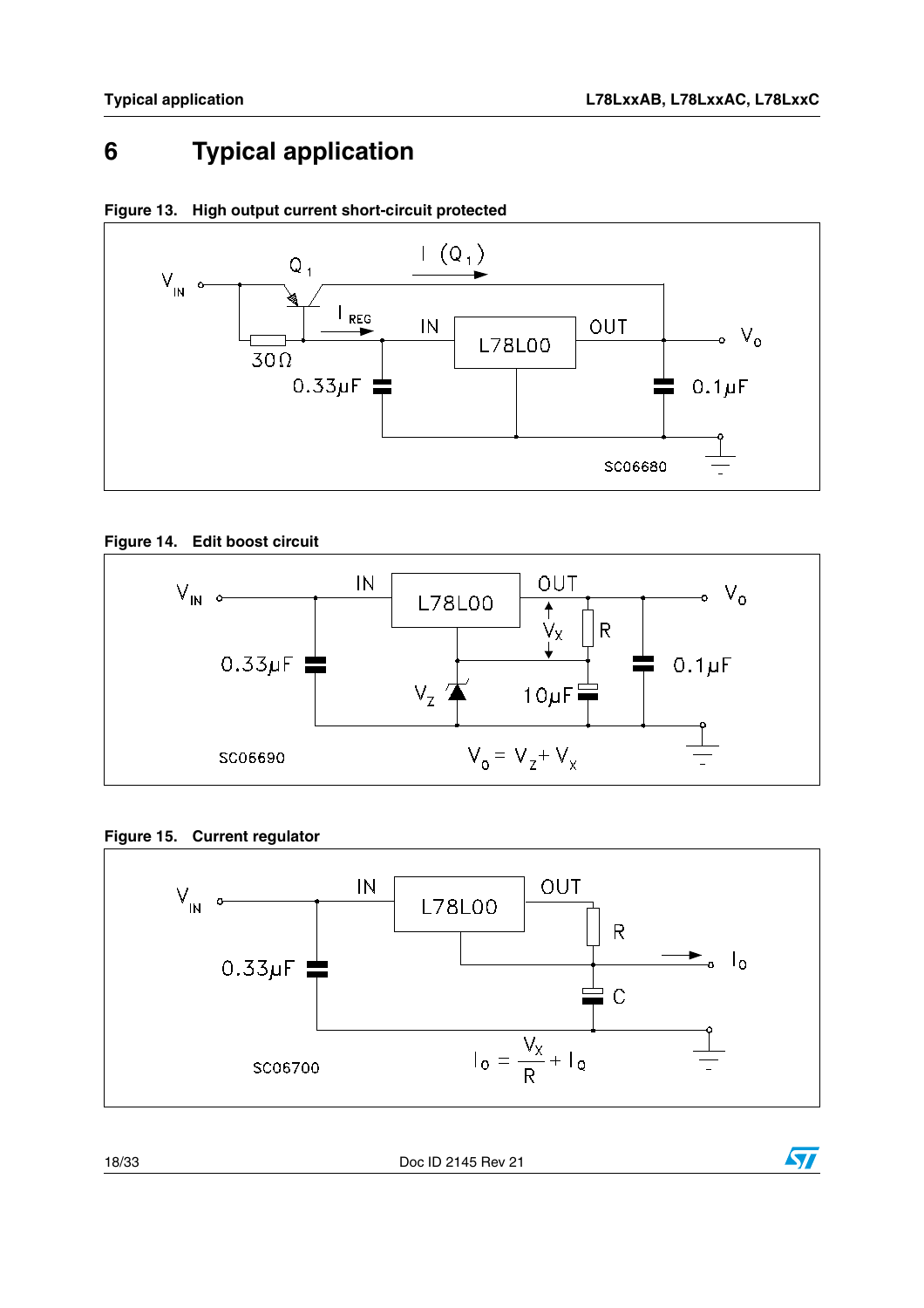



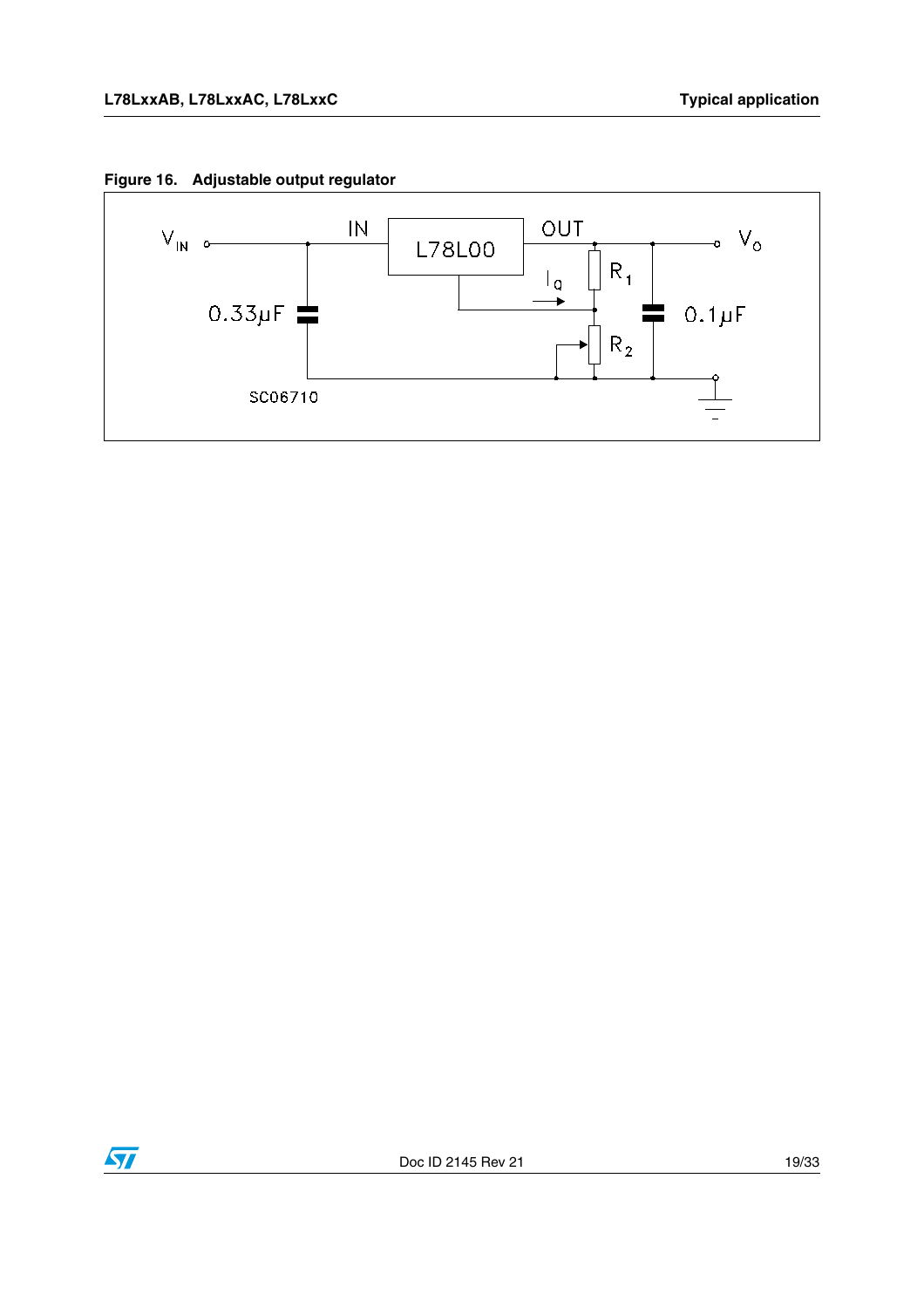## <span id="page-19-0"></span>**7 Package mechanical data**

In order to meet environmental requirements, ST offers these devices in different grades of ECOPACK<sup>®</sup> packages, depending on their level of environmental compliance. ECOPACK<sup>®</sup> specifications, grade definitions and product status are available at: [www.st.com](http://www.st.com). ECOPACK® is an ST trademark.

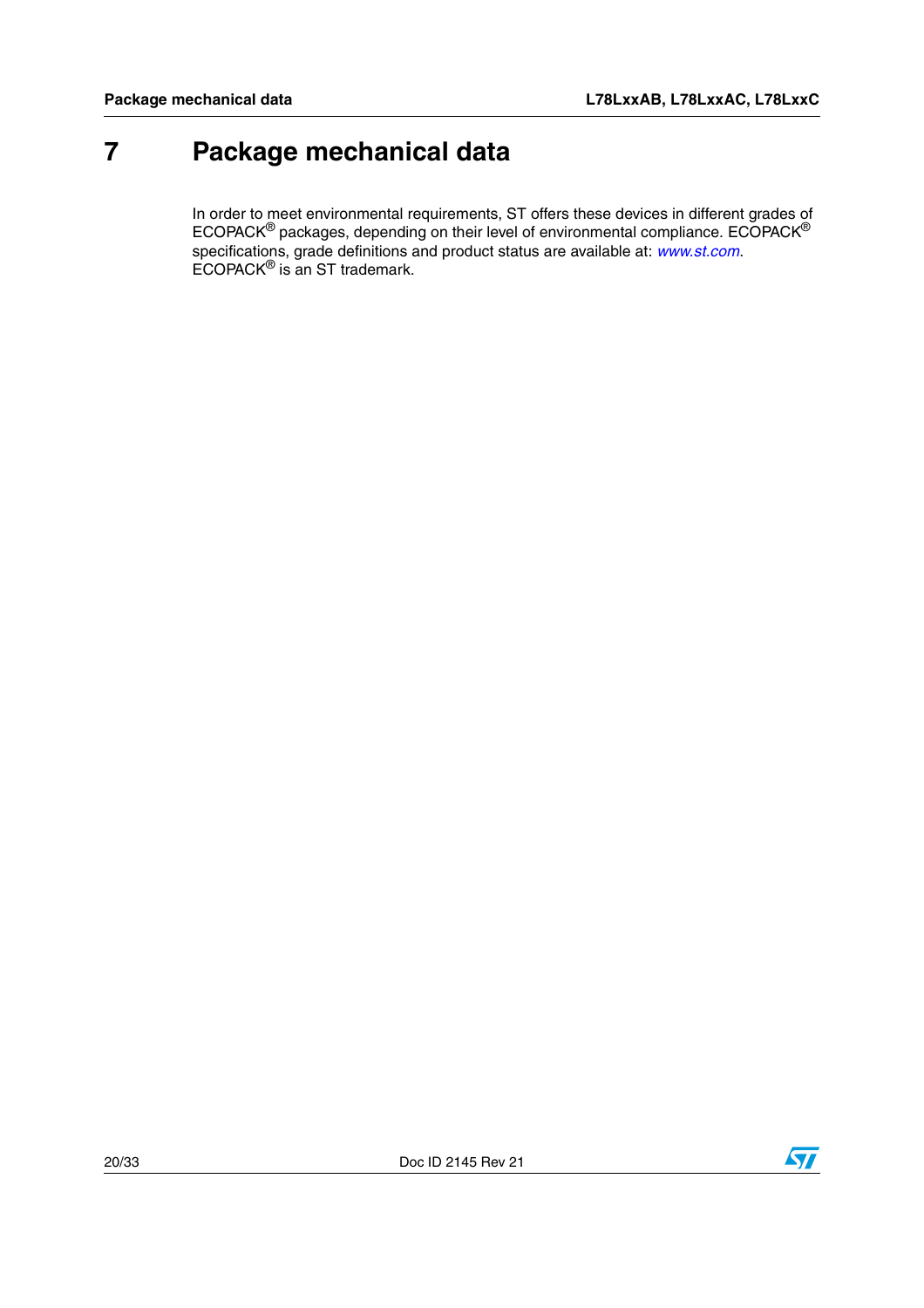|                           |      | mm.  |      | inch.            |       |       |
|---------------------------|------|------|------|------------------|-------|-------|
| Dim.                      | Min. | Typ. | Max. | Min.             | Typ.  | Max.  |
| A                         | 1.35 |      | 1.75 | 0.053            |       | 0.069 |
| A1                        | 0.10 |      | 0.25 | 0.04             |       | 0.010 |
| A2                        | 1.10 |      | 1.65 | 0.043            |       | 0.065 |
| $\sf B$                   | 0.33 |      | 0.51 | 0.013            |       | 0.020 |
| $\mathsf C$               | 0.19 |      | 0.25 | 0.007            |       | 0.010 |
| D                         | 4.80 |      | 5.00 | 0.189            |       | 0.197 |
| E                         | 3.80 |      | 4.00 | 0.150            |       | 0.157 |
| $\mathbf e$               |      | 1.27 |      |                  | 0.050 |       |
| $\boldsymbol{\mathsf{H}}$ | 5.80 |      | 6.20 | 0.228            |       | 0.244 |
| $\sf h$                   | 0.25 |      | 0.50 | 0.010            |       | 0.020 |
| L                         | 0.40 |      | 1.27 | 0.016            |       | 0.050 |
| $\sf k$                   |      |      |      | $8^\circ$ (max.) |       |       |
| ddd                       |      |      | 0.1  |                  |       | 0.04  |





0016023/C



Doc ID 2145 Rev 21 21/33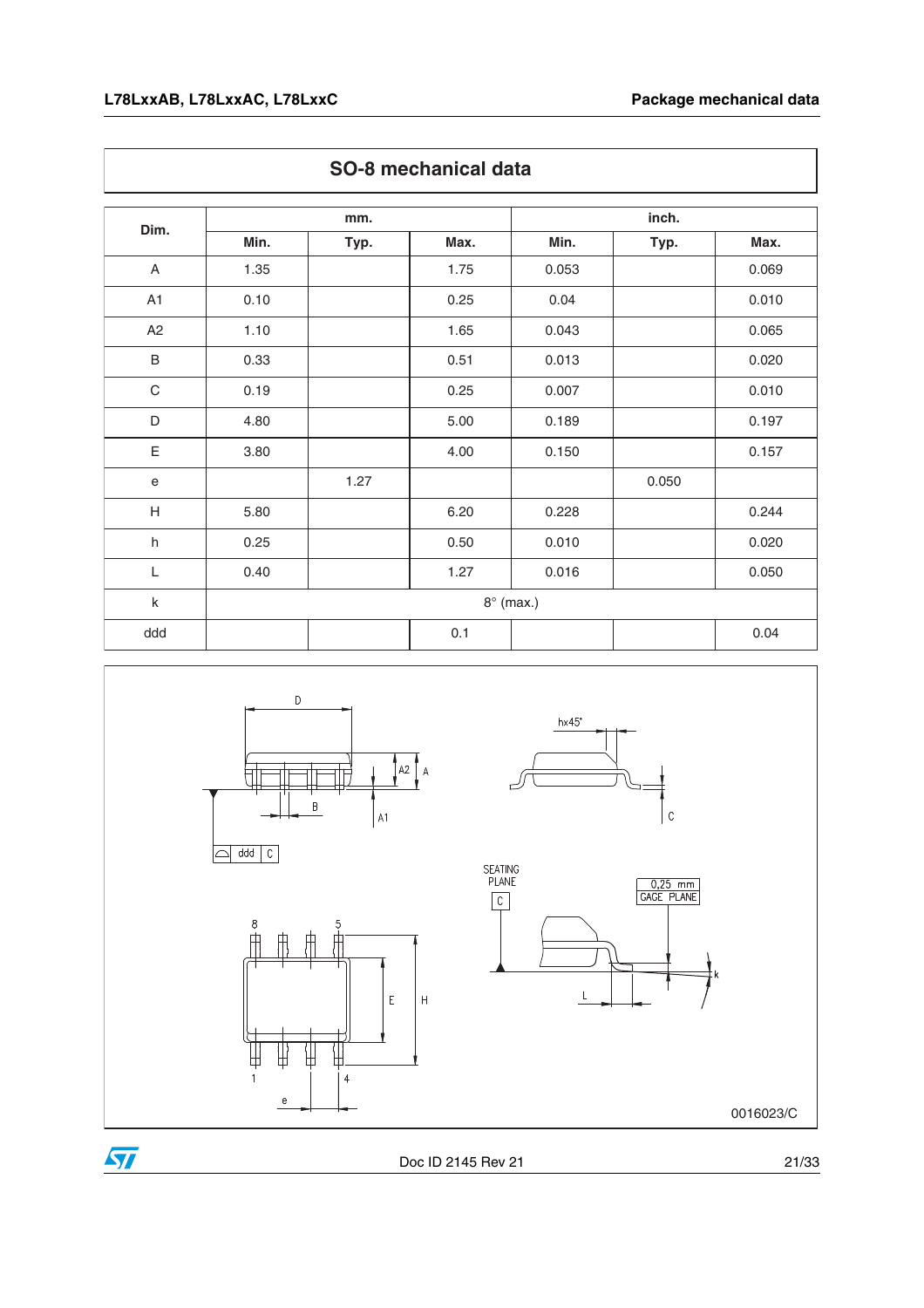|                           | mm.  |      |       | mils. |      |       |
|---------------------------|------|------|-------|-------|------|-------|
| Dim.                      | Min. | Typ. | Max.  | Min.  | Typ. | Max.  |
| $\mathsf A$               | 1.4  |      | 1.6   | 55.1  |      | 63.0  |
| $\sf B$                   | 0.44 |      | 0.56  | 17.3  |      | 22.0  |
| <b>B1</b>                 | 0.36 |      | 0.48  | 14.2  |      | 18.9  |
| $\mathbf C$               | 0.35 |      | 0.44  | 13.8  |      | 17.3  |
| C1                        | 0.35 |      | 0.44  | 13.8  |      | 17.3  |
| $\mathsf D$               | 4.4  |      | 4.6   | 173.2 |      | 181.1 |
| D <sub>1</sub>            | 1.62 |      | 1.83  | 63.8  |      | 72.0  |
| $\mathsf E$               | 2.29 |      | 2.6   | 90.2  |      | 102.4 |
| $\mathbf e$               | 1.42 |      | 1.57  | 55.9  |      | 61.8  |
| e1                        | 2.92 |      | 3.07  | 115.0 |      | 120.9 |
| $\boldsymbol{\mathsf{H}}$ | 3.94 |      | 4.25  | 155.1 |      | 167.3 |
| L                         | 0.89 |      | $1.2$ | 35.0  |      | 47.2  |



### **SOT-89 mechanical data**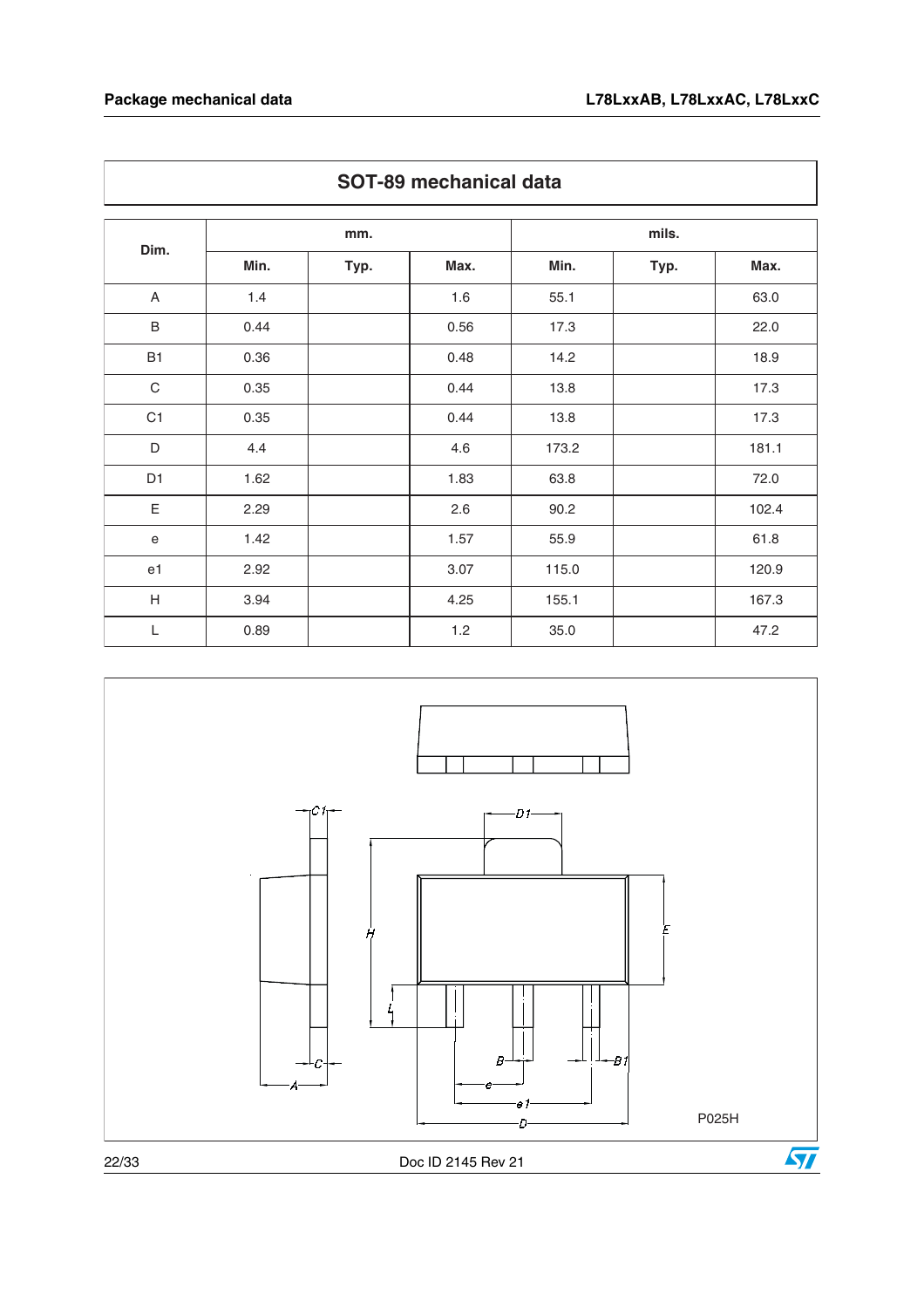|                | mm.  |             |       | mils. |             |       |
|----------------|------|-------------|-------|-------|-------------|-------|
| Dim.           | Min. | Typ.        | Max.  | Min.  | Typ.        | Max.  |
| $\mathsf A$    | 4.32 |             | 4.95  | 170.1 |             | 194.9 |
| $\sf b$        | 0.36 |             | 0.51  | 14.2  |             | 20.1  |
| $\mathsf D$    | 4.45 |             | 4.95  | 175.2 |             | 194.9 |
| $\mathsf E$    | 3.30 |             | 3.94  | 129.9 |             | 155.1 |
| ${\bf e}$      | 2.41 |             | 2.67  | 94.9  |             | 105.1 |
| e <sub>1</sub> | 1.14 |             | 1.40  | 44.9  |             | 55.1  |
| $\mathsf L$    | 12.7 |             | 15.49 | 500.0 |             | 609.8 |
| $\sf R$        | 2.16 |             | 2.41  | 85.0  |             | 94.9  |
| S <sub>1</sub> | 0.92 |             | 1.52  | 36.2  |             | 59.8  |
| W              | 0.41 |             | 0.56  | 16.1  |             | 22.0  |
| $\alpha$       |      | $5^{\circ}$ |       |       | $5^{\circ}$ |       |



### **TO-92 mechanical data**



Doc ID 2145 Rev 21 23/33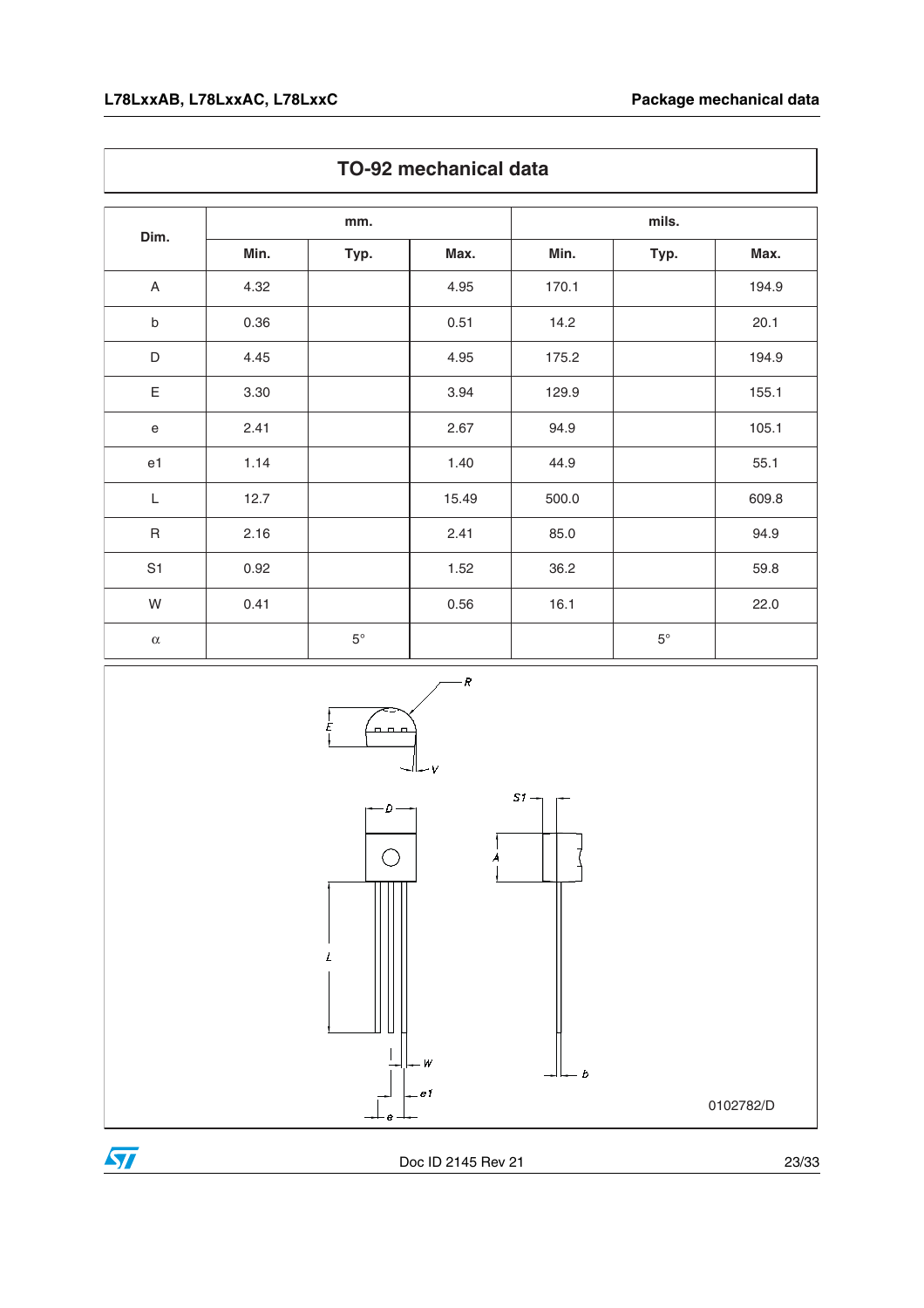| Dim.           | mm.  |      |      | inch. |      |        |
|----------------|------|------|------|-------|------|--------|
|                | Min. | Typ. | Max. | Min.  | Typ. | Max.   |
| $\overline{A}$ |      |      | 330  |       |      | 12.992 |
| $\mathbf C$    | 12.8 |      | 13.2 | 0.504 |      | 0.519  |
| D              | 20.2 |      |      | 0.795 |      |        |
| $\mathsf{N}$   | 60   |      |      | 2.362 |      |        |
| $\top$         |      |      | 22.4 |       |      | 0.882  |
| Ao             | 8.1  |      | 8.5  | 0.319 |      | 0.335  |
| Bo             | 5.5  |      | 5.9  | 0.216 |      | 0.232  |
| Ko             | 2.1  |      | 2.3  | 0.082 |      | 0.090  |
| Po             | 3.9  |      | 4.1  | 0.153 |      | 0.161  |
| $\mathsf{P}$   | 7.9  |      | 8.1  | 0.311 |      | 0.319  |



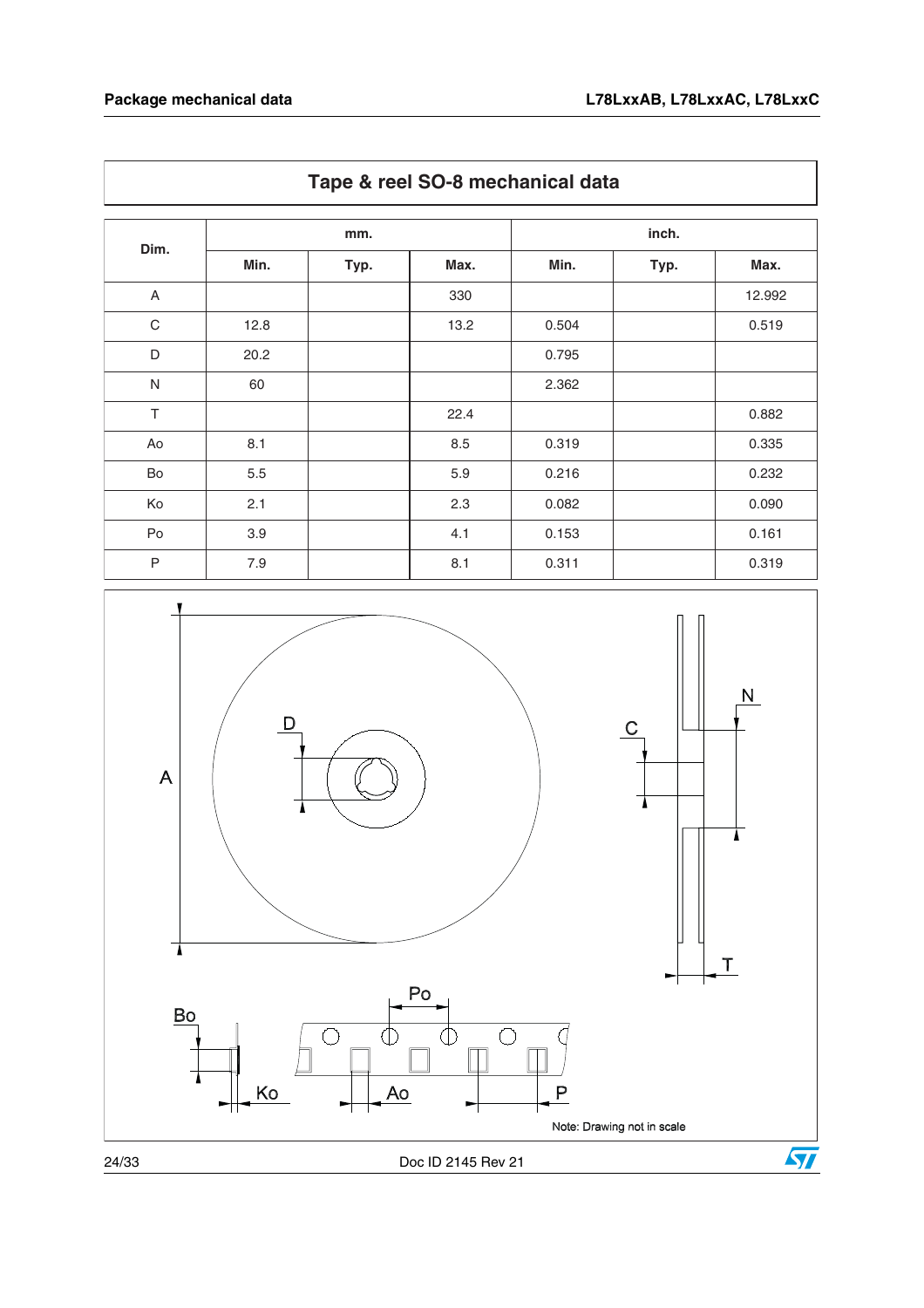|                |      | mm.  |      |       | inch. |       |  |
|----------------|------|------|------|-------|-------|-------|--|
| Dim.           | Min. | Typ. | Max. | Min.  | Typ.  | Max.  |  |
| $\overline{A}$ |      |      | 180  |       |       | 7.086 |  |
| $\mathbf C$    | 12.8 | 13.0 | 13.2 | 0.504 | 0.512 | 0.519 |  |
| D              | 20.2 |      |      | 0.795 |       |       |  |
| $\mathsf{N}$   | 60   |      |      | 2.362 |       |       |  |
| T              |      |      | 14.4 |       |       | 0.567 |  |
| Ao             | 4.70 | 4.80 | 4.90 | 0.185 | 0.189 | 0.193 |  |
| Bo             | 4.30 | 4.40 | 4.50 | 0.169 | 0.173 | 0.177 |  |
| Ko             | 1.70 | 1.80 | 1.90 | 0.067 | 0.071 | 0.075 |  |
| Po             | 3.9  | 4.0  | 4.1  | 0.153 | 0.157 | 0.161 |  |
| $\mathsf{P}$   | 7.9  | 8.0  | 8.1  | 0.311 | 0.315 | 0.319 |  |



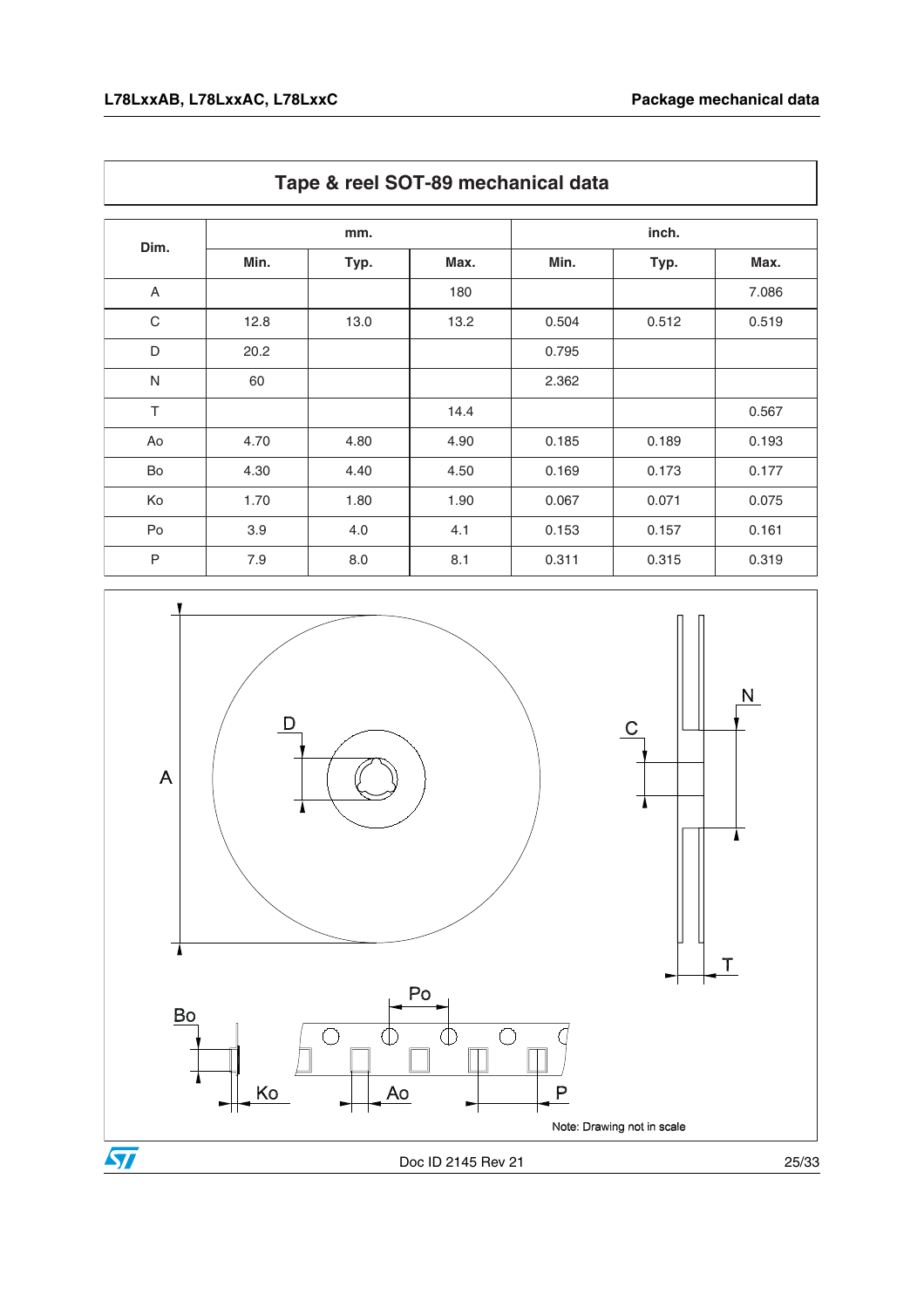|                           |       | mm.         |       |       | inch.  |       |  |  |
|---------------------------|-------|-------------|-------|-------|--------|-------|--|--|
| Dim.                      | Min.  | Typ.        | Max.  | Min.  | Typ.   | Max.  |  |  |
| $A1^{(1)}$                |       | 4.80        |       |       | 0.189  |       |  |  |
| $T^{(1)}$                 |       | 3.80        |       |       | 0.150  |       |  |  |
| T1                        |       | 1.60        |       |       | 0.063  |       |  |  |
| T <sub>2</sub>            |       | 2.30        |       |       | 0.091  |       |  |  |
| d                         |       | 0.48        |       |       | 0.019  |       |  |  |
| P <sub>0</sub>            | 12.5  |             | 12.9  | 0.492 |        | 0.508 |  |  |
| P <sub>2</sub>            | 5.65  |             | 7.05  | 0.222 |        | 0.278 |  |  |
| F1, F2                    | 2.44  | 2.54        | 2.94  | 0.096 | 0.100  | 0.116 |  |  |
| delta H                   |       | ±2          |       |       | 0.079  |       |  |  |
| W                         | 17.5  | 18.00       | 19.0  | 0.689 | 0.709  | 0.748 |  |  |
| W <sub>0</sub>            | 5.7   |             | 6.3   | 0.224 |        | 0.248 |  |  |
| W1                        | 8.5   |             | 9.25  | 0.335 |        | 0.364 |  |  |
| W <sub>2</sub>            |       | 0.50        |       |       | 0.20   |       |  |  |
| $\boldsymbol{\mathsf{H}}$ |       | 18.50       | 18.70 |       | 0.728  | 0.726 |  |  |
| H <sub>0</sub>            | 15.50 |             | 16.50 | 0.610 |        | 0.650 |  |  |
| H1                        |       | 25.00       |       |       | 0.984  |       |  |  |
| D <sub>0</sub>            | 3.8   |             | 4.2   | 0.150 |        | 0.165 |  |  |
| $\mathsf t$               |       | 0.90        |       |       | 0.035  |       |  |  |
| L1                        |       | $\,$ 3 $\,$ |       |       | 0.118  |       |  |  |
| delta P                   |       | ±1          |       |       | 0.039  |       |  |  |
| u                         |       | 50          |       |       | 1.968  |       |  |  |
| $\Phi$ 1                  |       | 360         |       |       | 14.173 |       |  |  |
| $\Phi2$                   |       | $30\,$      |       |       | 1.181  |       |  |  |

<span id="page-25-0"></span>**Table 23. Tape and reel TO-92 mechanical data**

1. For the MAX and MIN values refer to the TO-92 mechanical data on page 23.

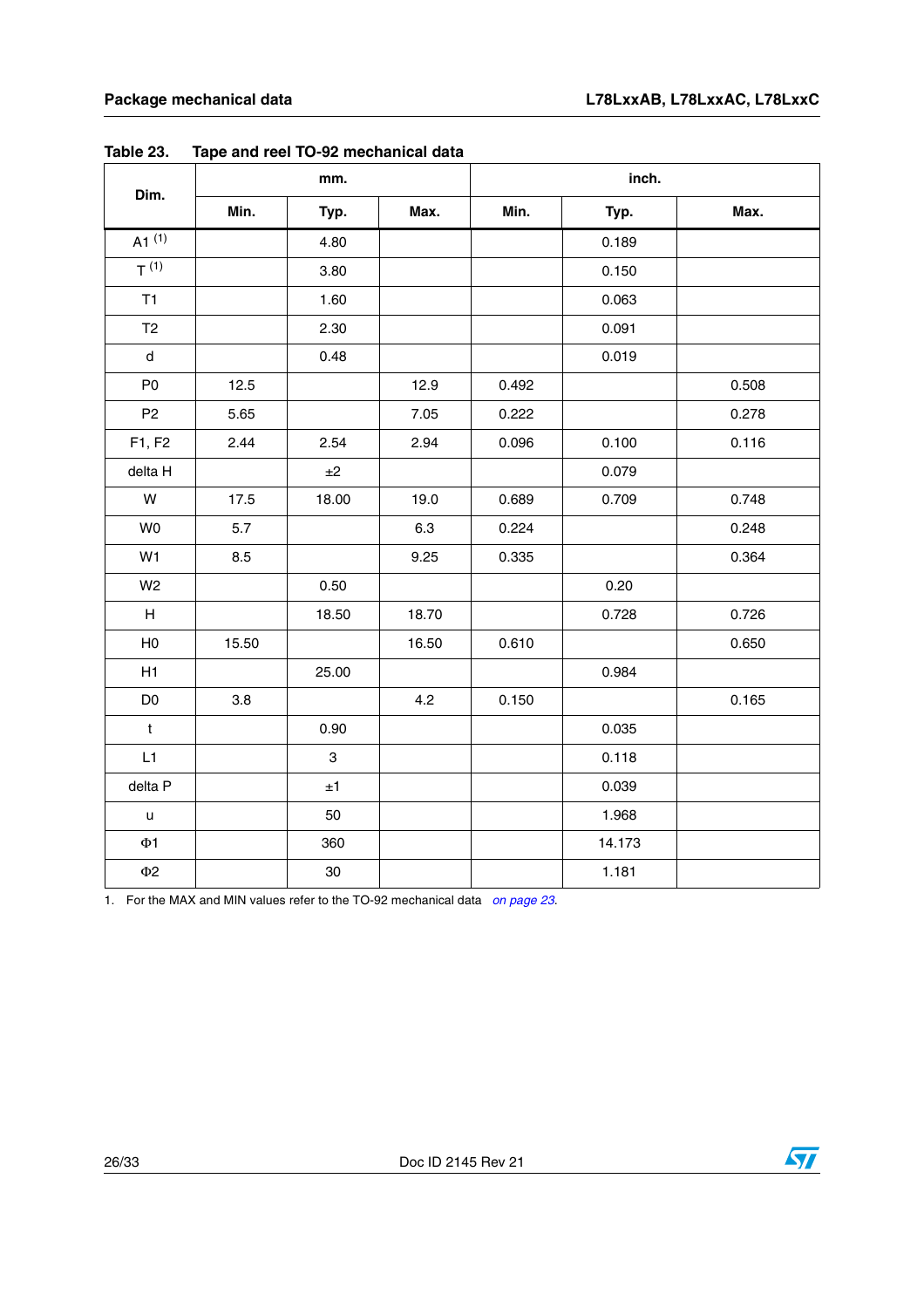

#### **Figure 17. Tape and reel TO-92 drawing dimension**

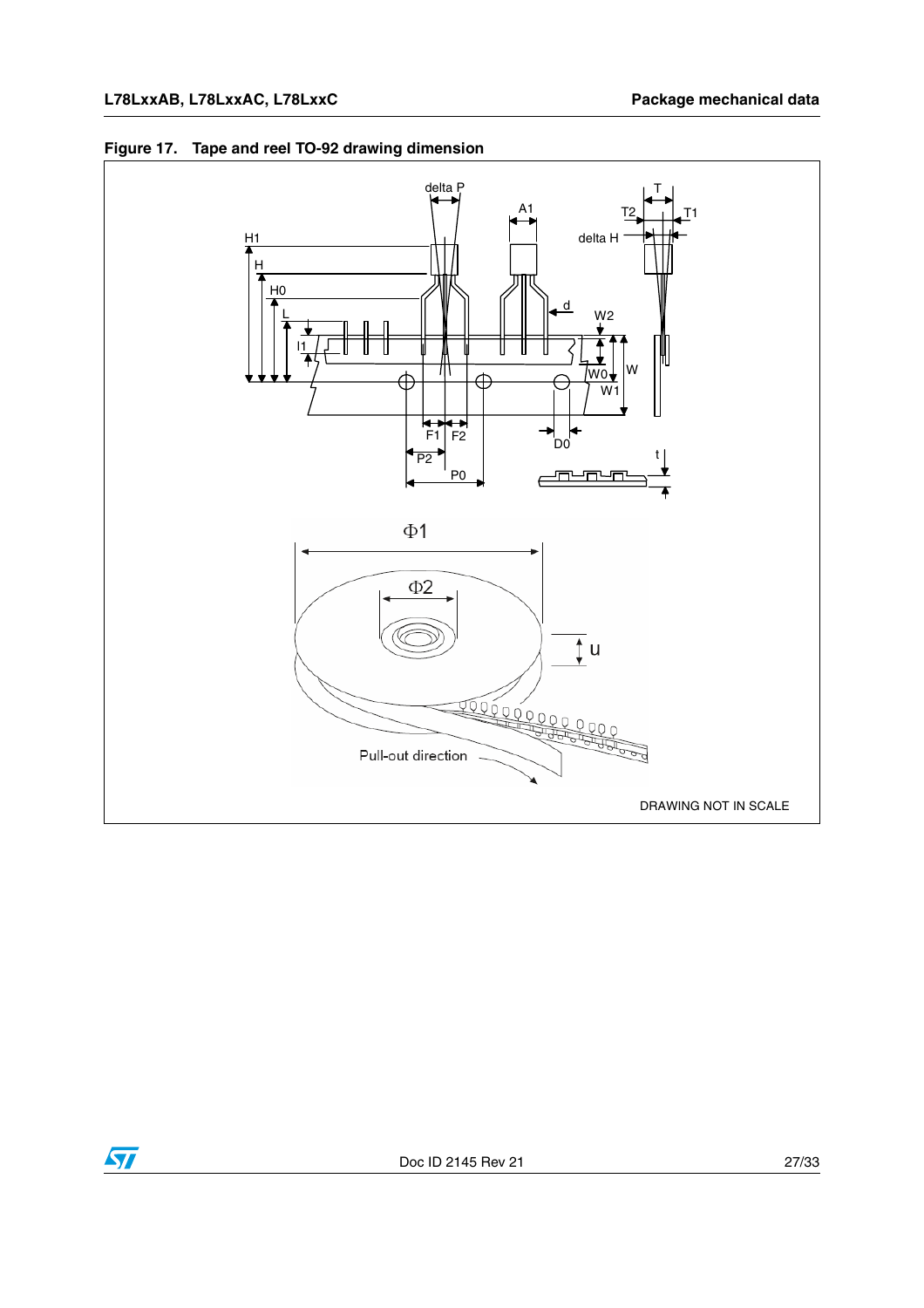## <span id="page-27-0"></span>**8 Order codes**

#### <span id="page-27-1"></span>**Table 24. Order codes**

| <b>Part numbers</b> | $SO-8$        | TO92 (BAG) <sup>(1)</sup> | <b>SOT-89</b> | <b>Output voltages</b> |
|---------------------|---------------|---------------------------|---------------|------------------------|
| L78L33C             | L78L33CD-TR   |                           |               | 3.3V                   |
| L78L33AC            | L78L33ACD13TR | L78L33ACZ                 | L78L33ACUTR   | 3.3V                   |
| L78L33AB            | L78L33ABD-TR  | L78L33ABZ                 | L78L33ABUTR   | 3.3V                   |
| L78L05C             | L78L05CD13TR  | L78L05CZ                  |               | 5 V                    |
| L78L05AC            | L78L05ACD13TR | L78L05ACZ                 | L78L05ACUTR   | 5 V                    |
| L78L05AB            | L78L05ABD13TR | L78L05ABZ                 | L78L05ABUTR   | 5 V                    |
| L78L06AC            | L78L06ACD13TR | L78L06ACZ                 | L78L06ACUTR   | 6V                     |
| L78L06AB            | L78L06ABD13TR | L78L06ABZ                 | L78L06ABUTR   | 6V                     |
| <b>L78L08C</b>      | L78L08CD13TR  |                           |               | 8 V                    |
| <b>L78L08AC</b>     | L78L08ACD13TR | L78L08ACZ                 | L78L08ACUTR   | 8 V                    |
| L78L08AB            | L78L08ABD13TR | L78L08ABZ                 | L78L08ABUTR   | 8 V                    |
| L78L09C             | L78L09CD13TR  |                           |               | 9 V                    |
| L78L09AC            | L78L09ACD13TR | L78L09ACZ                 | L78L09ACUTR   | 9 V                    |
| L78L09AB            | L78L09ABD13TR | L78L09ABZ                 | L78L09ABUTR   | 9 V                    |
| <b>L78L10AC</b>     |               |                           | L78L10ACUTR   | 10V                    |
| L78L12C             | L78L12CD13TR  |                           |               | 12V                    |
| <b>L78L12AC</b>     | L78L12ACD13TR | L78L12ACZ                 | L78L12ACUTR   | 12 V                   |
| L78L12AB            | L78L12ABD-TR  | L78L12ABZ                 | L78L12ABUTR   | 12V                    |
| L78L15C             | L78L15CD-TR   |                           |               | 15 V                   |
| <b>L78L15AC</b>     | L78L15ACD13TR | L78L15ACZ                 | L78L15ACUTR   | 15 V                   |
| L78L15AB            |               | L78L15ABZ                 | L78L15ABUTR   | 15 V                   |
| <b>L78L18C</b>      | L78L18CD13TR  |                           |               | 18 V                   |
| <b>L78L18AC</b>     |               |                           | L78L18ACUTR   | 18 V                   |
| L78L24C             | L78L24CD-TR   |                           |               | 24 V                   |
| L78L24AC            |               | L78L24ACZ                 | L78L24ACUTR   | 24 V                   |
| L78L24AB            |               | L78L24ABZ                 |               | 24 V                   |

1. Available in Ammopak with the suffix "-AP" or in tape and reel with the suffix "TR". Please note that in these cases pins are shaped according to tape and reel specifications.

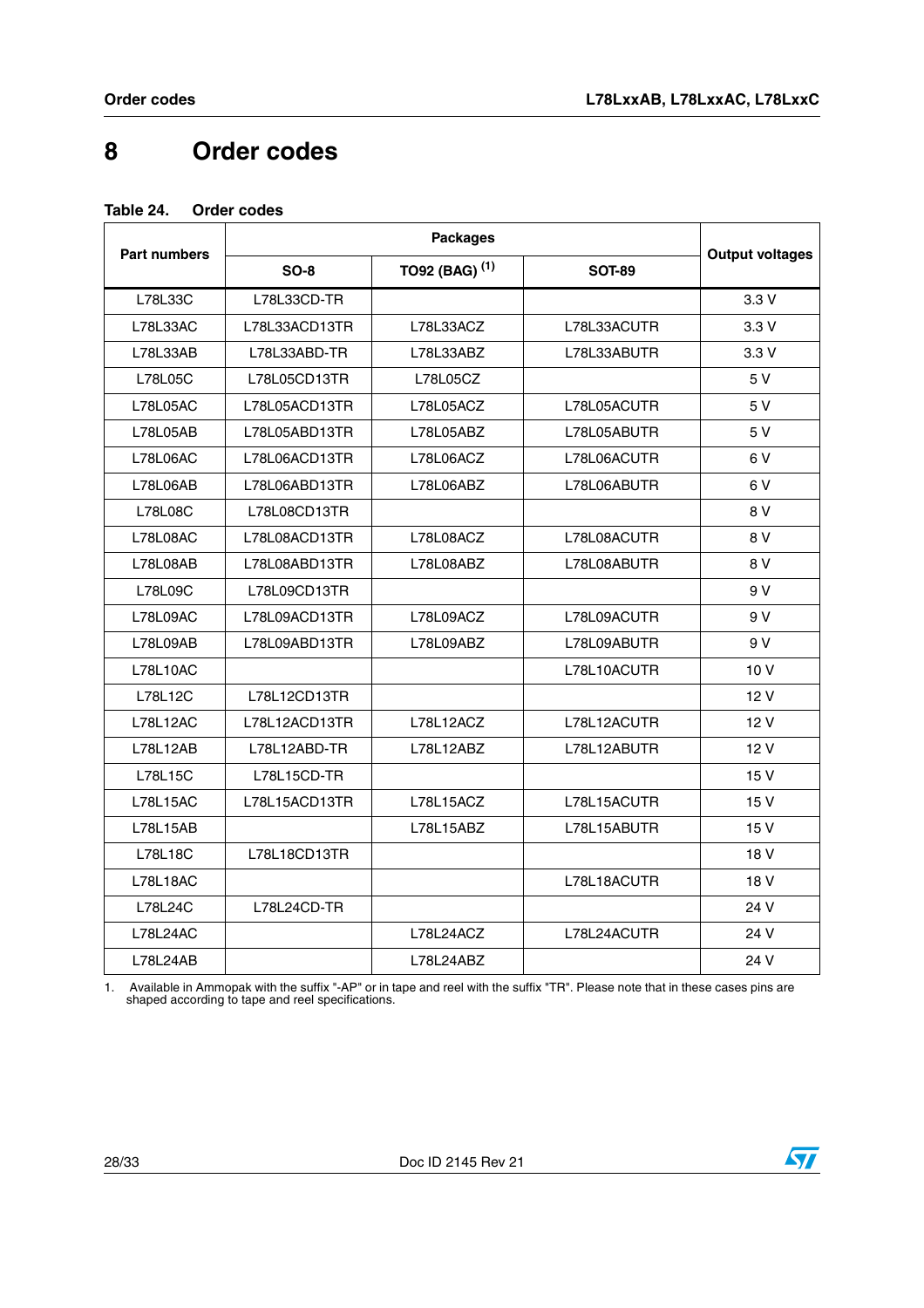<span id="page-28-0"></span>

| <b>Marking information</b><br>Table 25. |  |
|-----------------------------------------|--|
|-----------------------------------------|--|

| Part numbers | <b>Marking</b> | <b>Packages</b> | <b>Output voltages</b> |
|--------------|----------------|-----------------|------------------------|
| L78L05ABD    | 78L05B         | SO <sub>8</sub> | 5 V                    |
| L78L05ABUTR  | 8C             | <b>SOT 89</b>   | 5 V                    |
| L78L05ABZ    | L78L05         | <b>TO 92</b>    | 5 V                    |
| L78L05ABZ-AP | L78L05         | TO 92           | 5 V                    |
| L78L05ABZ-TR | L78L05         | <b>TO 92</b>    | 5 V                    |
| L78L05ACD    | 78L05A         | SO <sub>8</sub> | 5 V                    |
| L78L05ACUTR  | 8C             | <b>SOT 89</b>   | 5 V                    |
| L78L05ACZ    | L78L05         | TO 92           | 5 V                    |
| L78L05ACZ-AP | L78L05         | <b>TO 92</b>    | 5 V                    |
| L78L05ACZTR  | L78L05         | <b>TO 92</b>    | 5 V                    |
| L78L05CD     | 78L05          | SO <sub>8</sub> | 5 V                    |
| L78L05CZ     | L78L05         | <b>TO 92</b>    | 5 V                    |
| L78L06ABD    | 78L06B         | SO <sub>8</sub> | 6V                     |
| L78L06ABUTR  | 8E             | <b>SOT 89</b>   | 6 V                    |
| L78L06ABZ    | L78L06         | <b>TO 92</b>    | 6V                     |
| L78L06ACD    | 78L06A         | SO <sub>8</sub> | 6 V                    |
| L78L06ACUTR  | 8E             | SOT 89          | 6 V                    |
| L78L06ACZ    | L78L06         | <b>TO 92</b>    | 6V                     |
| L78L06ACZ-AP | L78L06         | TO 92           | 6V                     |
| L78L06ACZ-TR | L78L06         | TO 92           | 6V                     |
| L78L06CD     | 78L06          | SO <sub>8</sub> | 6V                     |
| L78L08ABD    | 78L08B         | SO <sub>8</sub> | 8 V                    |
| L78L08ABUTR  | 8G             | <b>SOT 89</b>   | 8 V                    |
| L78L08ABZ    | L78L08         | <b>TO 92</b>    | 8 V                    |
| L78L08ABZ-AP | L78L08         | TO 92           | 8 V                    |
| L78L08ABZTR  | L78L08         | <b>TO 92</b>    | 8 V                    |
| L78L08ACD    | 78L08A         | SO <sub>8</sub> | 8 V                    |
| L78L08ACUTR  | 8G             | <b>SOT 89</b>   | 8 V                    |
| L78L08ACZ    | L78L08         | TO 92           | 8 V                    |
| L78L08ACZ-AP | L78L08         | <b>TO 92</b>    | 8 V                    |
| L78L08ACZTR  | L78L08         | TO 92           | 8 V                    |
| L78L08CD     | 78L08          | SO <sub>8</sub> | 8 V                    |
| L78L09ABD    | 78L09B         | SO <sub>8</sub> | 9 V                    |
| L78L09ABUTR  | 8H             | <b>SOT 89</b>   | 9 V                    |
| L78L09ABZ    | L78L09         | <b>TO 92</b>    | 9 V                    |



Doc ID 2145 Rev 21 29/33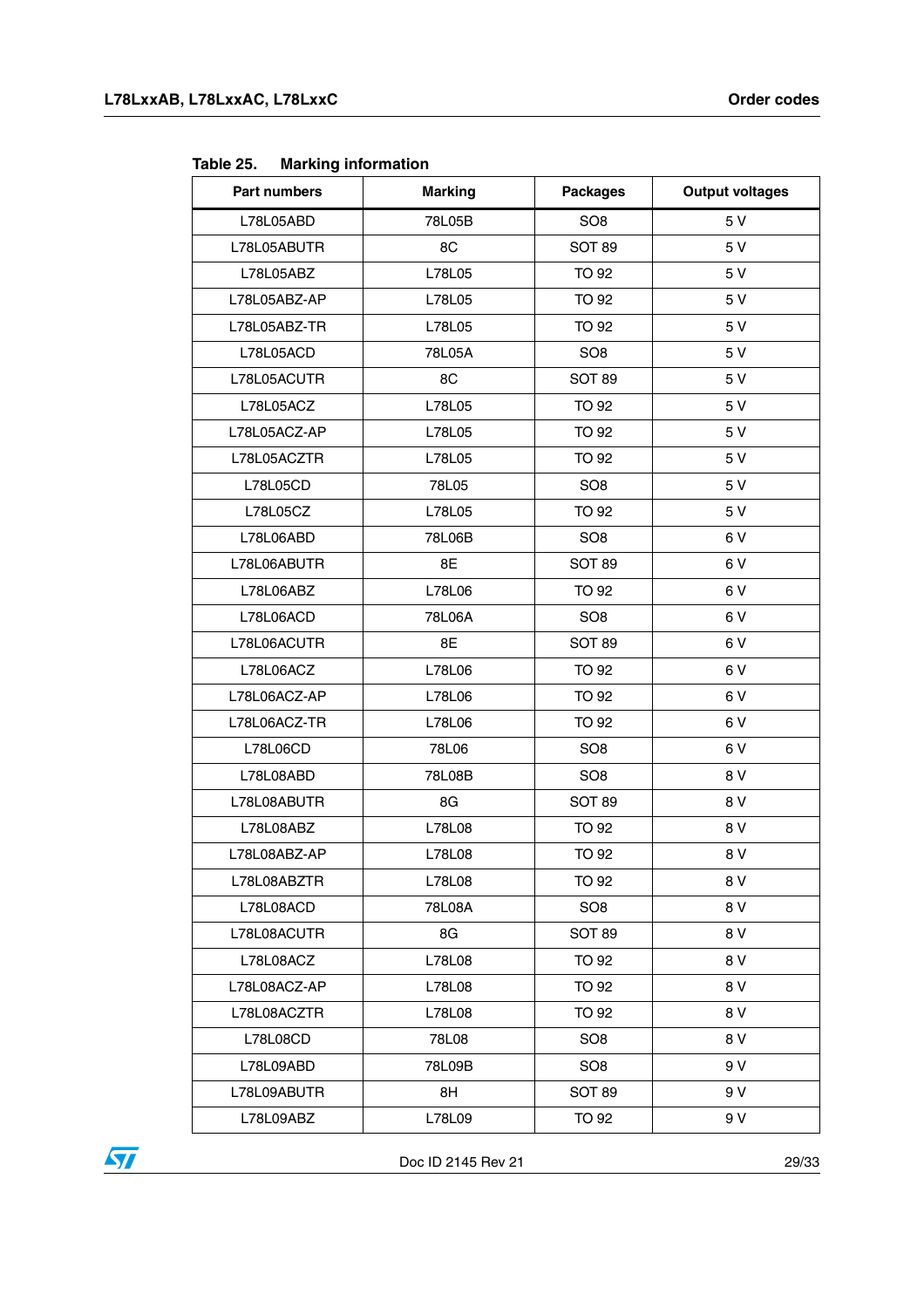| Part numbers    | <b>Marking</b>     | <b>Packages</b> | <b>Output voltages</b> |
|-----------------|--------------------|-----------------|------------------------|
| L78L09ACD       | 78L09A             | SO <sub>8</sub> | 9 V                    |
| L78L09ACUTR     | 8H                 | <b>SOT 89</b>   | 9 V                    |
| L78L09ACZ       | L78L09             | <b>TO 92</b>    | 9 V                    |
| L78L09ACZ-AP    | L78L09             | <b>TO 92</b>    | 9 V                    |
| L78L09ACZ-TR    | L78L09             | TO 92           | 9 V                    |
| L78L09CD        | 78L09              | SO <sub>8</sub> | 9 V                    |
| L78L10ACUTR     | 81                 | <b>SOT 89</b>   | 10V                    |
| L78L12ABD       | 78L12B             | SO <sub>8</sub> | 12 V                   |
| L78L12ABUTR     | 8K                 | <b>SOT 89</b>   | 12V                    |
| L78L12ABZ       | L78L12             | TO 92           | 12 V                   |
| L78L12ABZ-AP    | L78L12             | <b>TO 92</b>    | 12 V                   |
| L78L12ACD       | 78L12A             | SO <sub>8</sub> | 12 V                   |
| L78L12ACUTR     | 8K                 | <b>SOT 89</b>   | 12 V                   |
| L78L12ACZ       | L78L12             | <b>TO 92</b>    | 12 V                   |
| L78L12ACZ-AP    | L78L12             | <b>TO 92</b>    | 12V                    |
| L78L12ACZ-TR    | L78L12             | <b>TO 92</b>    | 12V                    |
| <b>L78L12CD</b> | 78L12              | SO <sub>8</sub> | 12 V                   |
| L78L15ABD       | 78L15B             | SO <sub>8</sub> | 15 V                   |
| L78L15ABUTR     | 8L                 | <b>SOT 89</b>   | 15 V                   |
| L78L15ABZ       | L78L15             | <b>TO 92</b>    | 15V                    |
| L78L15ABZ-AP    | L78L15             | <b>TO 92</b>    | 15V                    |
| L78L15ACD       | 78L15A             | SO <sub>8</sub> | 15 V                   |
| L78L15ACUTR     | 8L                 | <b>SOT 89</b>   | 15 V                   |
| L78L15ACZ       | L78L15             | <b>TO 92</b>    | 15V                    |
| L78L15ACZ-AP    | L78L15             | <b>TO 92</b>    | 15 V                   |
| L78L15ACZ-TR    | L78L15             | <b>TO 92</b>    | 15 V                   |
| L78L15CD        | 78L15              | SO <sub>8</sub> | 15 V                   |
| L78L15CD-TR     | 78L15A             | SO <sub>8</sub> | 15 V                   |
| L78L18ACUTR     | 8Β                 | SOT 89          | 18 V                   |
| L78L24ABD       | 78L24B             | SO <sub>8</sub> | 24 V                   |
| L78L24ABUTR     | 8P                 | <b>SOT 89</b>   | 24 V                   |
| L78L24ABZ-TR    | L78L24             | TO 92           | 24 V                   |
| L78L24ACD       | 78L24A             | SO <sub>8</sub> | 24 V                   |
| L78L24ACUTR     | 8P                 | SOT 89          | 24 V                   |
| L78L24ACZ       | L78L24             | TO 92           | 24 V                   |
| L78L24ACZ-AP    | L78L24             | TO 92           | 24 V                   |
|                 | Doc ID 2145 Rev 21 |                 | 57                     |

**Table 25. Marking information (continued)**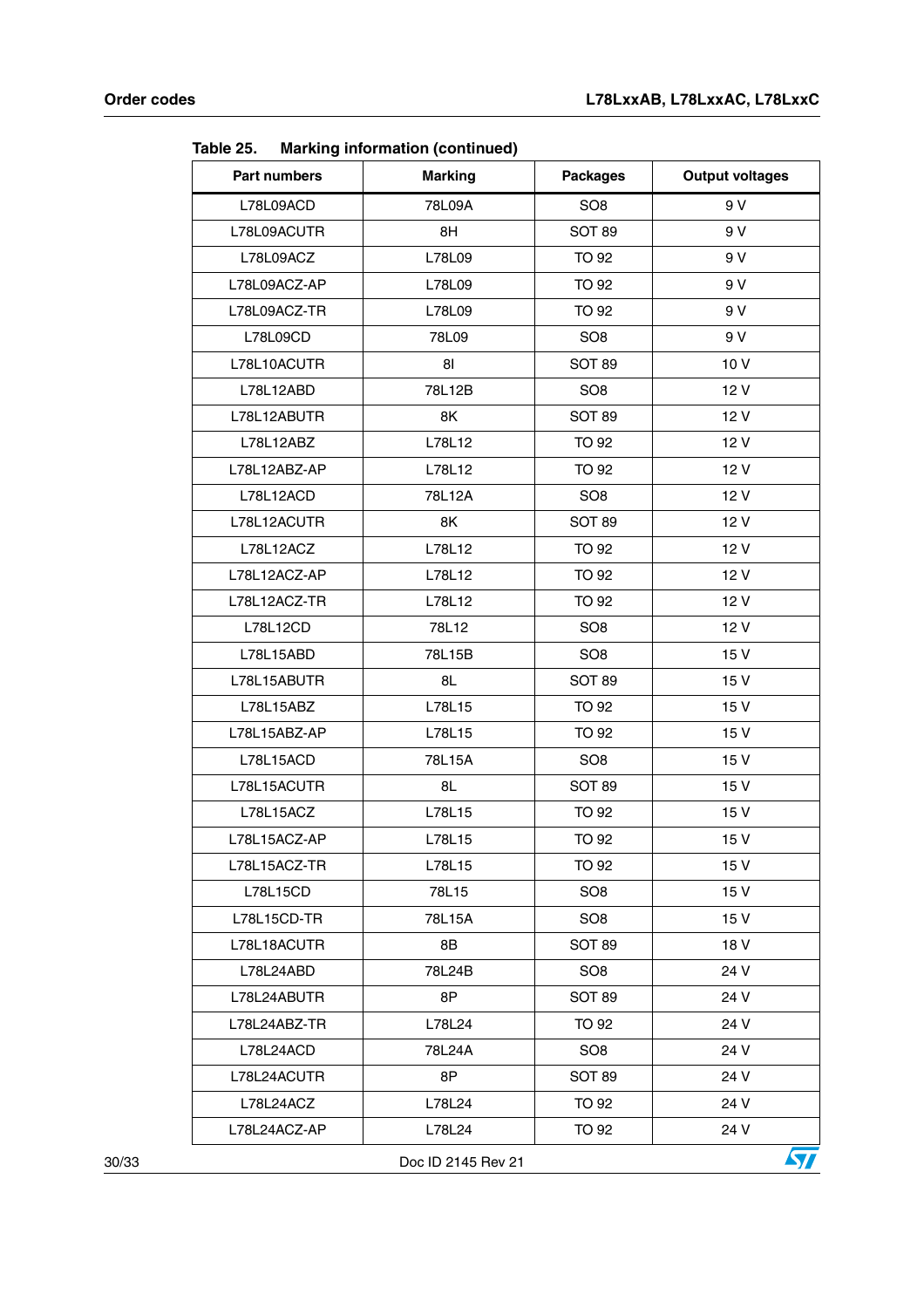| <b>Part numbers</b> | <b>Marking</b> | <b>Packages</b> | <b>Output voltages</b> |
|---------------------|----------------|-----------------|------------------------|
| L78L24CD            | 78L24          | SO <sub>8</sub> | 24 V                   |
| L78L33ABD           | 78L33B         | SO <sub>8</sub> | 3.3V                   |
| L78L33ABUTR         | 8A             | <b>SOT 89</b>   | 3.3V                   |
| L78L33ABZ-AP        | L78L33         | TO 92           | 3.3V                   |
| L78L33ACD           | 78L33A         | SO <sub>8</sub> | 3.3V                   |
| L78L33ACD13TR       | 78L33A         | SO <sub>8</sub> | 3.3V                   |
| L78L33ACUTR         | 8A             | <b>SOT 89</b>   | 3.3V                   |
| L78L33ACZ           | L78L33         | TO 92           | 3.3V                   |
| L78L33ACZ-AP        | L78L33         | TO 92           | 3.3V                   |
| L78L33ACZTR         | L78L33         | TO 92           | 3.3V                   |
| L78L33CD            | 78L33          | SO <sub>8</sub> | 3.3V                   |
| L78L33CD-TR         | 78L33          | SO <sub>8</sub> | 3.3V                   |

**Table 25. Marking information (continued)**

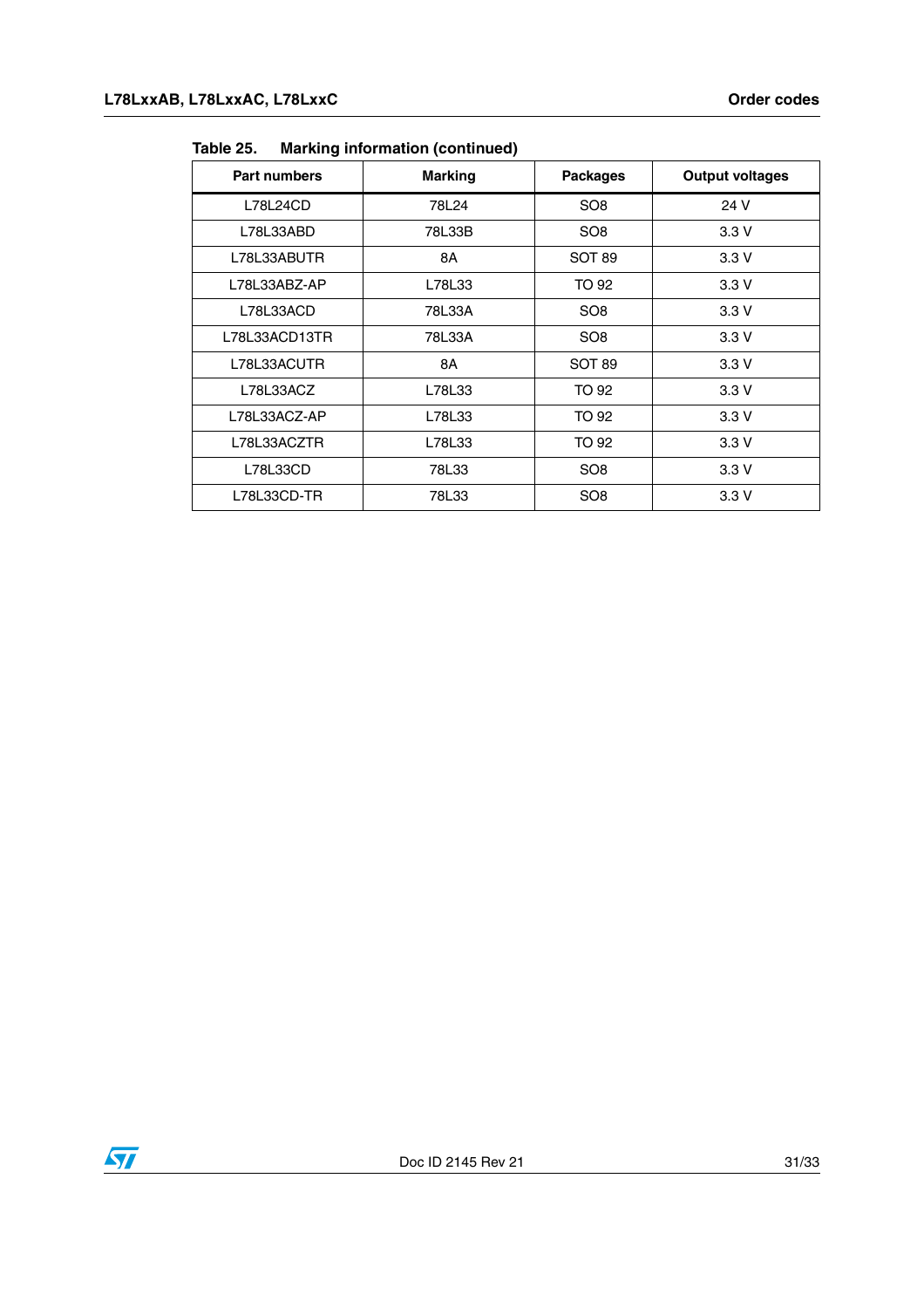# <span id="page-31-0"></span>**9 Revision history**

| Table 26. | <b>Document revision history</b> |  |
|-----------|----------------------------------|--|
|           |                                  |  |

| Date        | <b>Revision</b> | <b>Changes</b>                                                  |
|-------------|-----------------|-----------------------------------------------------------------|
| 14-Mar-2005 | 9               | Add tape and reel for TO-92.                                    |
| 15-Mar-2005 | 10              | Add note on Table 3.                                            |
| 23-Dec-2005 | 11              | Mistake on ordering Table in header.                            |
| 12-Sep-2006 | 12              | Order codes updated.                                            |
| 07-Jun-2007 | 13              | Order codes updated.                                            |
| 18-Sep-2007 | 14              | Added Table 1 in cover page.                                    |
| 15-Jul-2008 | 15              | Modified: Table 1 on page 1 and Table 24 on page 28.            |
| 18-Aug-2008 | 16              | Modified <i>Figure 12 on page 17</i> .                          |
| 03-Apr-2009 | 17              | Added: R <sub>th.IA</sub> value for SOT-89 Table 3 on page 5.   |
| 08-Feb-2011 | 18              | Added note Table 23 on page 26                                  |
| 21-Feb-2012 | 19              | Modified: SOT-89 Figure 2 on page 4.                            |
| 14-Aug-2012 | 20              | Updated $T_{\Omega P}$ value for L78L00AC in Table 2 on page 5. |
|             |                 | Minor text changes.                                             |
| 07-Sep-2012 | 21              | Added: Table 25 on page 29.                                     |